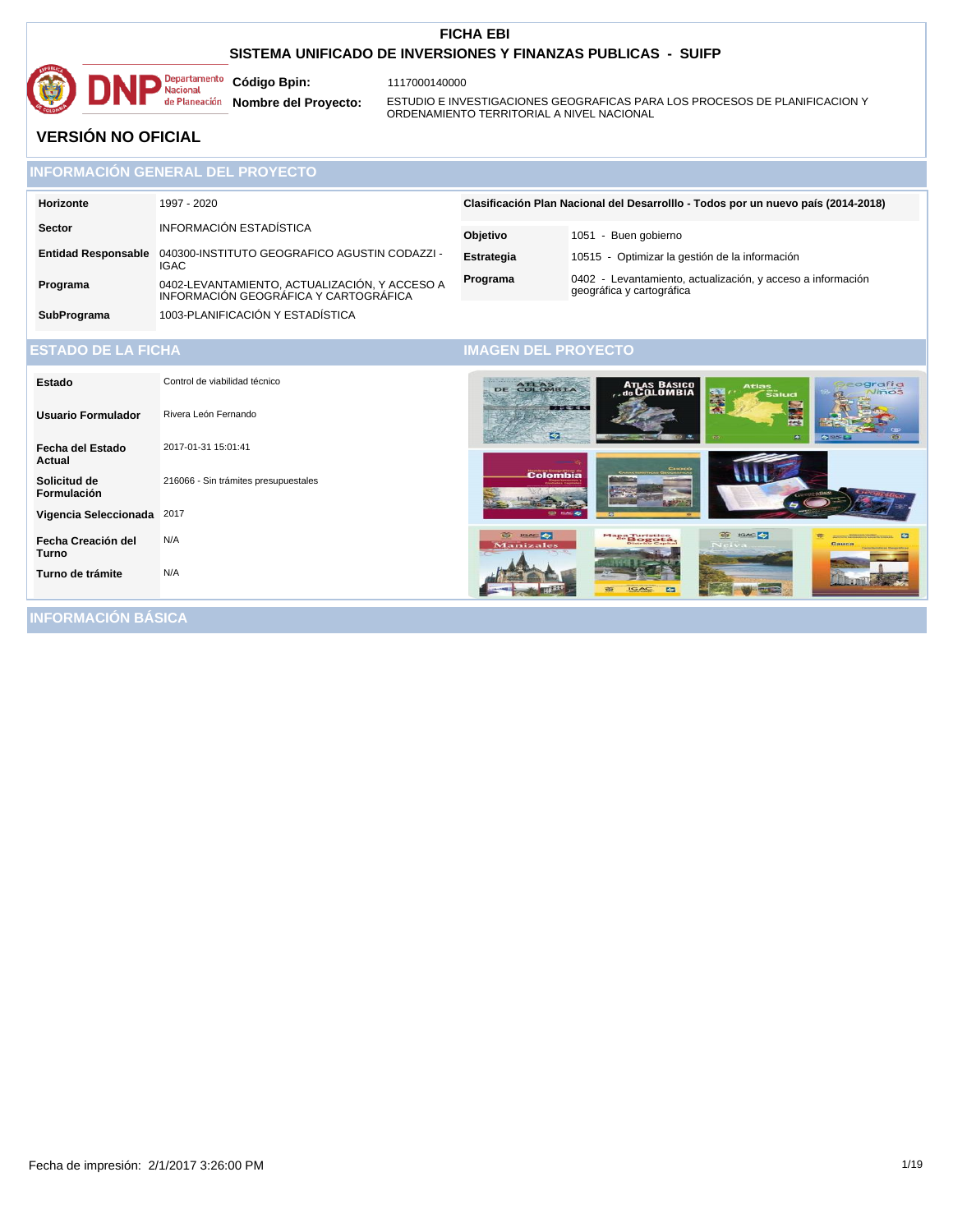### **SISTEMA UNIFICADO DE INVERSIONES Y FINANZAS PUBLICAS - SUIFP**



1117000140000

**Nombre del Proyecto:** 

ESTUDIO E INVESTIGACIONES GEOGRAFICAS PARA LOS PROCESOS DE PLANIFICACION Y ORDENAMIENTO TERRITORIAL A NIVEL NACIONAL

**VERSIÓN NO OFICIAL**

#### **Objetivo**

1. REALIZAR ESTUDIOS, INVESTIGACIONES Y ASESORÍAS SOBRE LA DISTRIBUCIÓN, ORGANIZACIÓN Y DINÁMICA DEL ESPACIO GEOGRÁFICO DEL PAÍS CONSIDERANDO SUS CARACTERÍSTICAS FÍSICAS, ECONÓMICAS, HUMANAS, SOCIALES Y CULTURALES, COMO TAMBIÚN SUS INTERRELACIONES Y LA PRODUCCIÓN DE SU CARTOGRAFÍA TEMÁTICA. 2. PRESTAR ASISTENCIA TÚCNICA A LAS ENTIDADES DEL ESTADO SOBRE EL USO Y LAS FUENTES DE INFORMACIÓN GEOGRÁFICA, ASÍ COMO SOBRE LAS METODOLOGÍAS DESARROLLADAS COMO APOYO A LOS PROCESOS DE ORDENAMIENTO Y PLANIFICACIÓN INTEGRAL DEL DESARROLLO TERRITORIAL. 3. DESARROLLAR INVESTIGACIONES Y ADAPTAR METODOLOGÍAS EN ORDENAMIENTO TERRITORIAL Y PLANIFICACIÓN INTEGRAL DEL DESARROLLO APLICABLES AL PAÍS, SUS REGIONES Y ENTIDADES TERRITORIALES. 4. DESARROLLAR INVESTIGACIONES, METODOLOGÍAS Y APLICACIONES PARA LA PRODUCCIÓN Y TRANSICIÓN DE INFORMACIÓN GEOGRÁFICA DIGITAL CON EL FIN DE FACILITAR SU ALMACENAMIENTO, INTEGRACIÓN, ANÁLISIS, ACTUALIZACIÓN Y DIFUSIÓN. 5. LLEVAR A CABO LAS OPERACIONES DE DESLINDE Y AMOJONAMIENTO DE LAS ENTIDADES TERRITORIALES Y APOYAR LA ACTUALIZACIÓN DEL MAP OFICIAL DE LA REPÚBLICA DE COLOMBIA. 6. PARTICIPAR CONJUNTAMENTE CON LAS AUTORIDADES COMPETENTES EN LA EVALUACIÓN TÚCNICA DE EXPEDIENTES DE TITULACIÓN Y EN LA DETERMINACIÓN DE LIMITES DE TIERRAS DE COMUNIDADES NEGRAS. 7. PARTICIPAR CONJUNTAMENTE CON LAS ENTIDADES COMPETENTES EN LA DEFINICIÓN DE DIRECTRICES DE DESARROLLO INTEGRAL DEL PAÍS, QUE CONSIDEREN LA GEOGRAFÍA DEL TERRITORIO Y LA PARTICIPACIÓN CIUDADANA. 8. PROMOVER LA INTEGRACIÓN NACIONAL E INTERNACIONAL PARA EL AVANCE Y LA DIFUSIÓN DE LA GEOGRAFÍA. 9. APOYAR LAS POLÍTICAS, ESTÁNDARES, ORGANIZACIONES Y RECURSOS TECNOLÓGICOS QUE FACILITEN LA PRODUCCIÓN DI UNA INFRAESTRUCTURA DE DATOS ESPACIALES A NIVEL NACIONAL. ESPECÍFICOS: 1. PRODUCIR INFORMACIÓN GEOGRÁFICA QUE PERMITA CONOCER Y DIMENSIONAR PROBLEMÁTICAS ACTUALES Y FUTURAS, PARA PLANTEAR SOLUCIONES REALES FRENTE A LA DISPONIBILIDAD Y DISTRIBUCIÓN DE LOS RECURSOS NATURALES, ECONÓMICOS, HUMANOS Y DE INFRAESTRUCTURA PARA EL DESARROLLO DE SERVICIOS Y EL DESARROLLO INSTITUCIONAL, ENTRE OTROS. 2. REALIZAR INVESTIGACIONES EN ÁREAS PILOTO A NIVEL NACIONAL, REGIONAL Y LOCAL, QUE PERMITAN IDENTIFICAR METODOLOGÍAS PARA LA PRODUCCIÓN, PROCESAMIENTO Y DIVULGACIÓN DE INFORMACIÓN GEOGRÁFICA Y QUE ADEMÁS SIRVAN DE INSUMO A LOS PROCESOS DE ORDENAMIENTO TERRITORIAL Y PLANIFICACIÓN INTEGRAL DE DESARROLLO. 3. REALIZAR LA INVESTIGACIÓN TOPONÍMICA DEL PAÍS, ASÍ COMO PRODUCIR, ACTUALIZAR Y PUBLICAR EL ATLAS DE COLOMBIA, SUS DERIVADOS Y EL DICCIONARIO GEOGRÁFICO DE COLOMBIA. 4. DESARROLLAR Y APLICAR METODOLOGÍAS PARA EL ANÁLISIS DE LA ESTRUCTURA, FUNCIONAMIENTO Y ORGANIZACIÓN DE LOS ESPACIOS REGIONALES DEL PAÍS. 5. REALIZAR INVESTIGACIONES, EVENTOS DE TRANSFERENCIA DE CONOCIMIENTO Y PUBLICACIONES SOBRE LA HISTORIA, ESTADO ACTUAL Y FUTURO DE LA GEOGRAFÍA, SUS CONCEPTOS, MÚTODOS, TÚCNICAS, CAMPOS DE APLICACIÓN Y SU IMPORTANCIA EN LA TOMA DE DECISIONES. 6. ADELANTAR INVESTIGACIONES BÁSICAS Y APLICADAS PARA AJUSTAR LINEAMIENTOS METODOLÓGICOS QUE ORIENTEN LA OCUPACIÓN IDÓNEA DEL ESPACIO GEOGRÁFICO TENIENDO EN CONSIDERACIÓN SUS ASPECTOS SOCIOECONÓMICOS, FÍSICO-BIÓTICOS, POLÍTICOS Y CULTURALES ENTRE OTROS, COMO APOYO A LOS PROCESOS DE PLANIFICACIÓN INTEGRAL DEL DESARROLLO Y ORDENAMIENTO TERRITORIAL. 7. PROPONER MANEJOS ESTRATÚGICOS DEL TERRITORIO NACIONAL, CONJUNTAMENTE CON OTRAS AUTORIDADES COMPETENTES, CON BASE EN EL CONOCIMIENTO Y ANÁLISIS DE LA GEOGRAFÍA DEL PAÍS, EN LA CARTOGRAFÍA TEMÁTICA Y EN LAS TECNOLOGÍAS PARA EL PROCESAMIENTO DE INFORMACIÓN DIGITAL. 8. ASISTIR TÚCNICAMENTE A LAS ENTIDADES TERRITORIALES EN LOS PROCESOS DE PLANIFICACIÓN Y ORDENAMIENTO TERRITORIAL Y EN LA APLICACIÓN DEL ANÁLISIS GEOGRÁFICO Y CARTOGRÁFICO QUE PERMITAN EL RECONOCIMIENTO DE LAS POTENCIALIDADES Y LIMITANTES DE SU TERRITORIO. 9. DISEÑAR LINEAMIENTOS METODOLÓGICOS PARA LAS FASES DE SEGUIMIENTO, MONITOREO Y ACTUALIZACIÓN DE LOS PLANES DE ORDENAMIENTO TERRITORIAL. 10. LEVANTAR Y PROCESAR INFORMACIÓN NECESARIA PARA APOYAR LOS PROCESOS DE DESLINDE Y AMOJONAMIENTO DE LAS ENTIDADES TERRITORIALES, ASÍ COMO DE AQUELLOS LÍMITES EN CONFLICTO. 11. CONSOLIDAR LOS LINEAMIENTOS METODOLÓGICOS QUE PERMITAN ACLARAR LOS CONFLICTOS LIMÍTROFES IDENTIFICADOS EN EL PAÍS CON EL FIN DE ACTUALIZAR EL MAPA OFICIAL DE LA REPÚBLICA DE COLOMBIA, PERIÓDICAMENTE. 12. PROYECTAR LAS CERTIFICACIONES DE LIMITES DE LAS ENTIDADES TERRITORIALES, DE LA LOCALIZACIÓN DE LUGARES, SITIOS, ÁREAS Y LONGITUDES DENTRO DE LAS MISMAS; ASÍ COMO DE LAS LONGITUDES DE RIBERA DE LOS MUNICIPIOS RIBEREÑOS DEL RÍO MAGDALENA Y DE LAS ÁREAS DE EMBALSES Y CUENCAS DE LAS CENTRALES HIDROELÚCTRICAS. 13. APLICAR EL DECRETO NO. 1745 DEL 12 DE OCTUBRE DE 1995, QUE REGLAMENTA EL CAPITULO III DE LA LEY 70 DE 1993 SOBRE NEGRITUDES. 14. MANTENER ACTUALIZADA LA CARTOGRAFÍA TEMÁTICA DE LAS ÁREAS DE COMUNIDADES NEGRAS E INDÍGENAS EN CUMPLIMIENTO DEL DECRETO 1320 DE 1998. 15. EFECTUAR LA EVALUACIÓN TÚCNICA DE EXPEDIENTES DE TITULACIÓN, CONJUNTAMENTE CON LAS AUTORIDADES COMPETENTES Y DETERMINAR LOS LIMITES DE TIERRAS DE COMUNIDADES NEGRAS. 16. PRODUCIR Y DEFINIR ESTÁNDARES PARA LA GEORREFERENCIACIÓN DE INFORMACIÓN GEOGRÁFICA EN EL MARCO DE UNA INFRAESTRUCTURA DE DATOS ESPACIALES POR PARTE DE LAS ENTIDADES DEL NIVEL NACIONAL, REGIONAL Y LOCAL. 17. PROPORCIONAR PAUTAS A NIVEL NACIONAL QUE PERMITAN ORGANIZAR, CLASIFICAR Y SISTEMATIZAR LA INFORMACIÓN GEOGRÁFICA A NIVEL CENTRAL Y REGIONAL CON EL FIN DE QUE ESTA FLUYA OPORTUNAMENTE, CUMPLA CON ESTÁNDARES DE CALIDAD Y APOY EFECTIVAMENTE LA TOMA DE DECISIONES. 18. DISEÑAR, ACTUALIZAR Y MANTENER EL SISTEMA DE INFORMACIÓN DE LÍMITES DE LAS ENTIDADES TERRITORIALES. 19. DISEÑAR SISTEMAS DE INFORMACIÓN GEOGRÁFICA PARA LA GESTIÓN Y PLANIFICACIÓN INTEGRAL DEL DESARROLLO Y EL ORDENAMIENTO TERRITORIAL. 20. DISEÑAR E IMPLEMENTAR METADATOS, BASES DE DATOS DIGITALES, TOPÓNIMOS Y SISTEMAS DE CONSULTA PARA INTERNET QUE APOYEN LA DIFUSIÓN DE INFORMACIÓN GEOGRÁFICA, LOS PROCESOS DE ORDENAMIENTO TERRITORIAL Y LA PLANIFICACIÓN INTEGRAL DEL TERRITORIO.

#### **Problema**

EN EL PAÍS NO EXISTE LA INFORMACIÓN Y EL CONOCIMIENTO GEOGRÁFICO PRECISO, SUFICIENTE Y ACTUALIZADO, EL CUAL REQUIERE UN MODERNO ENFOQUE DE LA PLANIFICACIÓN DEL DESARROLLO; ES DECIR UN ENFOQUE INTEGRAL, TERRITORIAL, SOSTENIBLE PROSPECTIVO, PARTICIPATIVO Y EQUITATIVO QUE PERMITA ORIENTAR LA INVERSIÓN PÚBLICA EN TODO EL TERRITORIO.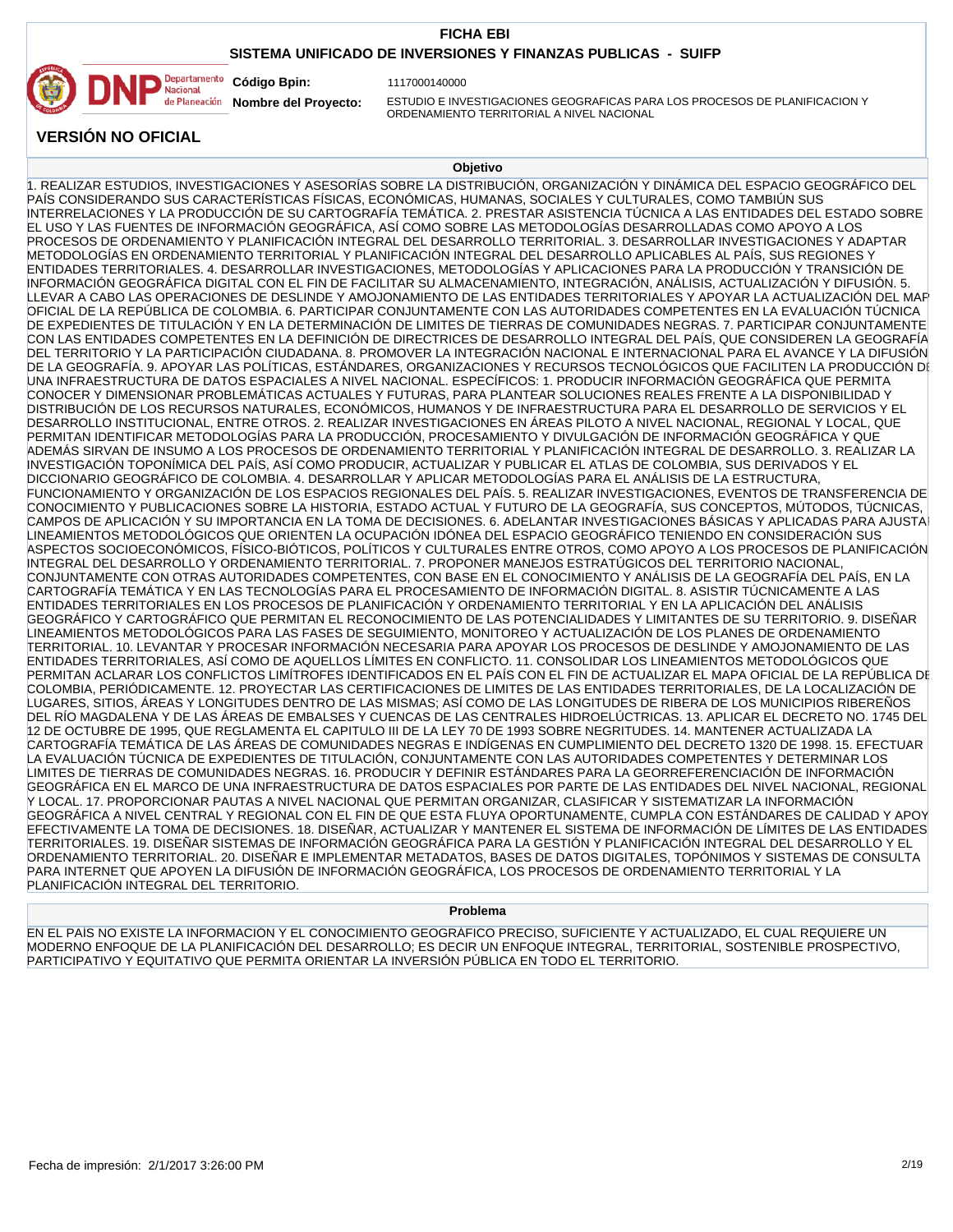## **SISTEMA UNIFICADO DE INVERSIONES Y FINANZAS PUBLICAS - SUIFP**



1117000140000

**Nombre del Proyecto:** 

ESTUDIO E INVESTIGACIONES GEOGRAFICAS PARA LOS PROCESOS DE PLANIFICACION Y ORDENAMIENTO TERRITORIAL A NIVEL NACIONAL

**VERSIÓN NO OFICIAL**

#### **Descripción**

LA ELABORACIÓN DE LA GEOGRAFÍA DEL PAÍS ES UNA FUNCIÓN OTORGADA AL IGAC DESDE LA CONSTITUCIÓN NACIONAL Y CON FUNDAMENTO LAS LEYES QUE CUBREN LOS TEMAS DE ORDENAMIENTO TERRITORIAL Y EN LA DEFINICIÓN DE LIMITES DE LAS ENTIDADES TERRITORIALES. LA DINÁMICA SOCIAL Y CULTURAL DEL PAÍS, LOS REQUERIMIENTOS EN EL ÁMBITO POLÍTICO Y ADMINISTRATIVO EN DIFERENTES NIVELES, EXIGEN A LA ENTIDAD MANTENER INFORMACIÓN GEOGRÁFICA ACTUALIZADA Y SISTEMATIZADA ACORDE CON LA REALIDAD NACIONAL. DE MANERA PARTICULAR EXIGE LA OPORTUNIDAD EN SU ENTREGA COMO SOPORTE PARA LA TOMA DE DECISIONES PARA EL DESARROLLO TERRITORIAL. EL IGAC DEBE ASESORAR AL GOBIERNO NACIONAL Y A LAS COMISIONES ESPECIALES DE SEGUIMIENTO AL PROCESO DE DESCENTRALIZACIÓN Y DE ORDENAMIENTO TERRITORIAL DEL SENADO DE LA REPÚBLICA Y DE LA CÁMARA DE REPRESENTANTES EN LA DEFINICIÓN DE POLÍTICAS Y DESARROLLOS LEGISLATIVOS RELATIVOS A LA ORGANIZACIÓN TERRITORIAL DEL ESTADO ASUMIENDO SU LABOR DE AUTORIDAD DESDE EL PUNTO DE VISTA METODOLÓGICO Y TÉCNICO Y COMO MIEMBRO DE LA COMISIÓN DE ORDENAMIENTO TERRITORIAL, COT, EN EL MARCO DE LAS NORMAS QUE RIGEN EL ORDENAMIENTO TERRITORIAL, LEY 1454 (28 JUNIO) 2011, LEY 388 /1997, OFRECIENDO LOS INSTRUMENTOS DE ASOCIATIVIDAD Y DE GESTIÓN QUE AMPLÍAN LAS POSIBILIDADES PARA EL ORDENAMIENTO TERRITORIAL EN LOS DIFERENTES NIVELES TERRITORIALES, CONSOLIDANDO UN SISTEMA MULTIESCALAR DE PLANEACIÓN Y ORDENAMIENTO TERRITORIAL EN COLOMBIA. EL IGAC PARTICIPA EN LA MATERIALIZACIÓN Y REPRESENTACIÓN CARTOGRÁFICA DE LOS LÍMITES DE ENTIDADES TERRITORIALES DEPARTAMENTALES Y MUNICIPALES, EMITE CONCEPTOS TÉCNICOS Y ATIENDE CONSULTAS PARA CONTRIBUIR A LA SOLUCIÓN DE CONFLICTOS EN ESTA TEMÁTICA.

#### **BENEFICIARIOS Y LOCALIZACIÓN**

| <b>Beneficiarios por Año</b> |          |                 |  |
|------------------------------|----------|-----------------|--|
| <b>Tipo</b>                  | Vigencia | <b>Cantidad</b> |  |
| Personas                     | 2010     | 8,400,000       |  |
|                              | 2011     | 8,500,000       |  |
|                              | 2012     | 8,500,000       |  |
|                              | 2013     | 8,500,000       |  |
|                              | 2014     | 8,500,000       |  |
|                              | 2015     | 8,500,000       |  |
|                              | 2016     | 8,500,000       |  |
|                              | 2017     | 8,500,000       |  |
|                              | 2018     | 8,500,000       |  |
|                              | 2019     | 8,500,000       |  |
|                              | 2020     | 8,500,000       |  |

#### **Localización**

| <b>Región</b>   | <b>Departamento</b> | <b>Municipio</b> | Localización Especifica |
|-----------------|---------------------|------------------|-------------------------|
| <b>NACIONAL</b> | <i>NACIONAL</i>     |                  |                         |

#### **Ubicación de los beneficiarios / Focalización y Localización en la Vigencia: 2017**

| Zona - Rural                    |                 |          |                                  |
|---------------------------------|-----------------|----------|----------------------------------|
| Región                          | Departamento    | Cantidad |                                  |
| <b>NACIONAL</b>                 | <b>NACIONAL</b> | 1000000  |                                  |
| Zona - Urbana                   |                 |          |                                  |
| Región                          | Departamento    | Cantidad |                                  |
| <b>NACIONAL</b>                 | <b>NACIONAL</b> | 7500000  |                                  |
| <b>CRONOGRAMA Y ACTIVIDADES</b> |                 |          | Formato antes de Cadena de Valor |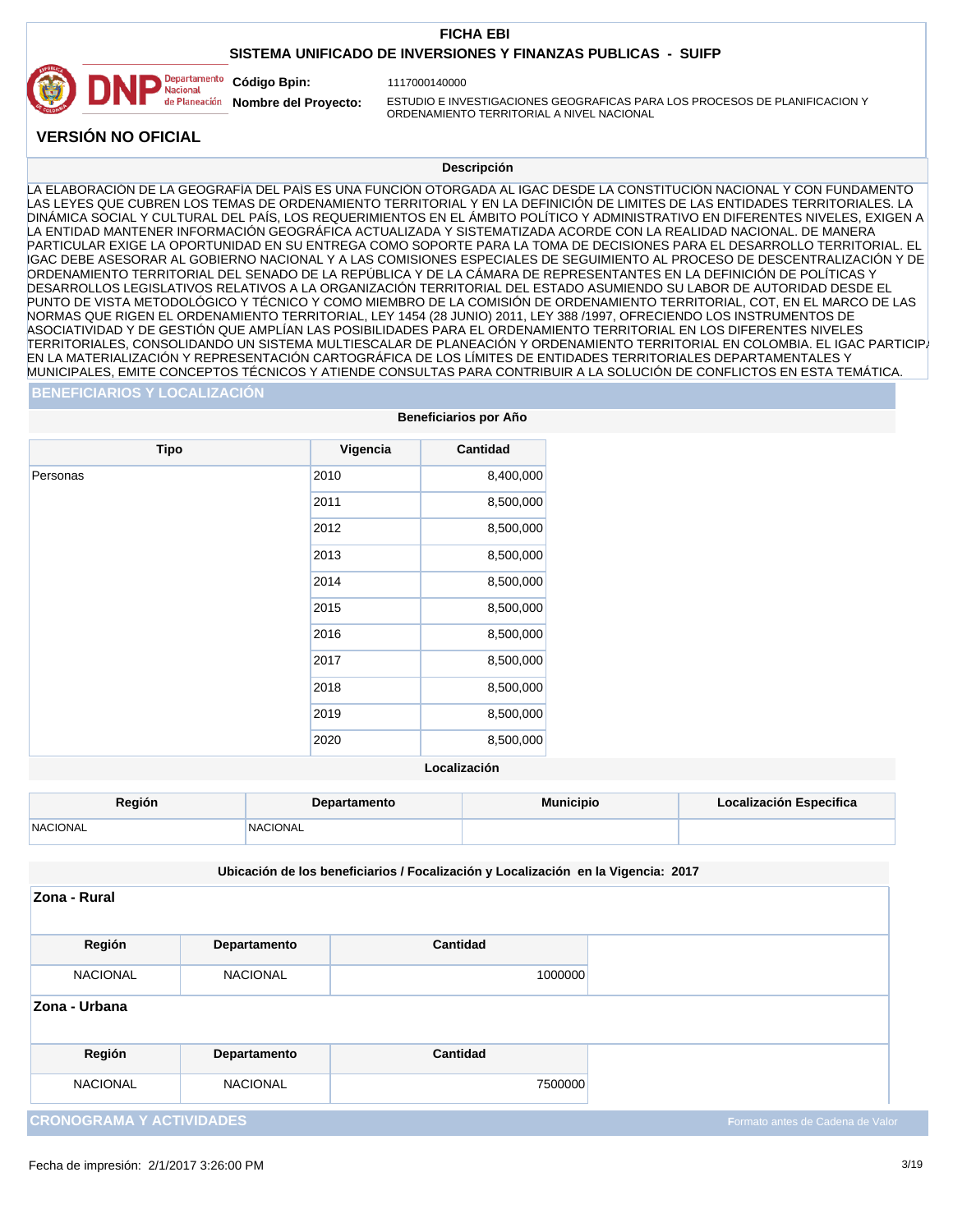

1117000140000

**Código Bpin: Nombre del Proyecto:** 

ESTUDIO E INVESTIGACIONES GEOGRAFICAS PARA LOS PROCESOS DE PLANIFICACION Y ORDENAMIENTO TERRITORIAL A NIVEL NACIONAL

| <b>Etapa</b>           | Componente | <b>Actividad</b>                                                                                                           | <b>Desde</b> | Hasta       | <b>Ruta Crítica</b> |
|------------------------|------------|----------------------------------------------------------------------------------------------------------------------------|--------------|-------------|---------------------|
| Inversión              | Estudios   | SISTEMA DE INFORMACIÓN GEOGRÁFICA PARA LA<br>PLANEACIÓN Y EL ORDENAMIENTO TERRITORIAL NACIONAL<br><b>SIGOT</b>             | 2010-Mar-01  | 2015-Dec-31 | S                   |
|                        |            | DESLINDE DE ENTIDADES TERRITORIALES                                                                                        | 2010-Mar-01  | 2015-Dec-31 | N                   |
|                        |            | CONSULTAS Y ASESORIAS EN LIMITES Y APOYO MAPA OFICIAL                                                                      | 2010-Mar-01  | 2015-Dec-31 | N                   |
|                        |            | APOYO AL DESARROLLO DE LA LEY 70/93 SOBRE<br><b>COMUNIDADES NEGRAS</b>                                                     | 2010-Mar-01  | 2015-Dec-31 | S                   |
|                        |            | ELABORACIÓN DE MAPAS TURÍSTICOS Y TEMÁTICOS                                                                                | 2010-Mar-01  | 2015-Dec-31 | N                   |
|                        |            | ELABORACION Y ACTUALIZACION DE GEOGRAFIAS<br><b>DEPARTAMENTALES</b>                                                        | 2010-Mar-01  | 2015-Dec-31 | N                   |
|                        |            | ELABORACIÓN DE GEOGRAFÍAS TEMÁTICAS                                                                                        | 2012-Mar-01  | 2015-Dec-31 | N                   |
|                        |            | MANTENIMIENTO DE LA BASE NACIONAL DE NOMBRES<br><b>GEOGRÁFICOS</b>                                                         | 2012-Mar-01  | 2015-Dec-31 | N                   |
|                        |            | ACTUALIZACIÓN CONTINUA DEL ATLAS DE COLOMBIA, ATLAS<br><b>TEMÁTICOS Y REGIONALES</b>                                       | 2010-Mar-01  | 2015-Dec-31 | S                   |
|                        |            | MANTENIMIENTO DE LA BASE NACIONAL DEL DICCIONARIO<br><b>GEOGRÁFICO DE COLOMBIA</b>                                         | 2012-Mar-01  | 2015-Dec-31 | S                   |
|                        |            | ELABORACION DE INVESTIGACIONES, ASESORIAS Y ANALISIS<br><b>GEOGRAFICOS</b>                                                 | 2010-Mar-01  | 2011-Dec-30 | N                   |
|                        |            | ACTUALIZACION DICCIONARIO GEOGRAFICO                                                                                       | 2010-Mar-01  | 2011-Dec-30 | N                   |
|                        |            | PROMOCION Y AVANCE DE LA GEOGRAFIA                                                                                         | 2010-Mar-01  | 2011-Dec-30 | N                   |
|                        |            | APOYO A LOS PROCESOS DE ORDENAMIENTO TERRITORIAL Y<br>PLANIFICACION INTEGRAL DEL DESARROLLO                                | 2010-Mar-01  | 2011-Dec-30 | N                   |
|                        |            | ELABORACIÓN DE LA GEOGRAFÍA DE LA POBLACIÓN                                                                                | 2010-Mar-01  | 2011-Dec-30 | N                   |
|                        |            | APOYO AL DESARROLLO DEL SISTEMA MULTIESCALAR DE<br>ORDENAMIENTO TERRITORIAL                                                | 2013-Jan-02  | 2015-Dec-30 | N                   |
|                        |            | APOYO A LA GESTIÓN DE INFORMACIÓN Y CONOCIMIENTO<br>GEOGRÁFICO PARA EL ORDENAMIENTO TERRITORIAL                            | 2013-Jan-02  | 2015-Dec-30 | N                   |
|                        |            | APOYO AL FORTALECIMIENTO INSTITUCIONAL Y LA<br>DIVULGACIÓN DEL CONOCIMIENTO GEOGRÁFICO PARA EL<br>ORDENAMIENTO TERRITORIAL | 2013-Jan-02  | 2015-Dec-30 | N                   |
| <b>CADENA DE VALOR</b> |            |                                                                                                                            |              |             |                     |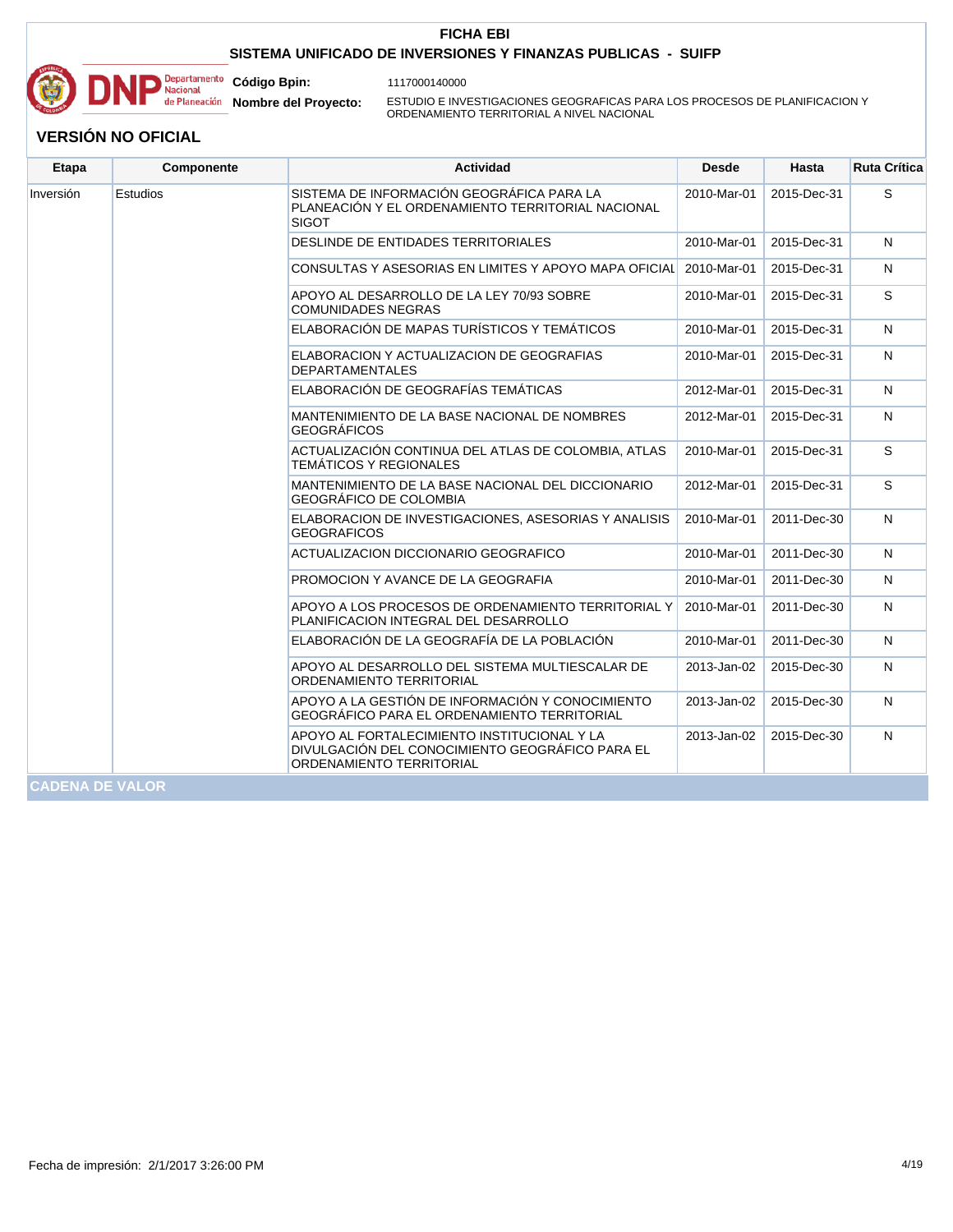

1117000140000

**Nombre del Proyecto:** 

ESTUDIO E INVESTIGACIONES GEOGRAFICAS PARA LOS PROCESOS DE PLANIFICACION Y ORDENAMIENTO TERRITORIAL A NIVEL NACIONAL

# **VERSIÓN NO OFICIAL**

#### **Objetivo Especifico:** ESTABLECER LOS LIMITES DEPARTAMENTALES Y MUNICIPALES DEL PAÌS

| <b>Productos</b>                                                                   | Actividad                                                        | Ruta<br><b>Critica</b> | <b>Fecha Inicial</b> | Fecha Final |
|------------------------------------------------------------------------------------|------------------------------------------------------------------|------------------------|----------------------|-------------|
| Documentos de Deslinde y Territorios Indigenas<br>Unidad: Número Meta Total: 12.00 | Elaboración de documentos de deslinde<br>Etapa: Inversión        | S                      | 2017-Jan-26          | 2020-Dec-21 |
| Solicitudes de deslindes<br><b>Meta Total: 100.00</b><br>Unidad: Porcentaie        | Elaboración de deslindes y<br>amojonamientos<br>Etapa: Inversión | S                      | 2015-Apr-06          | 2016-Dec-21 |

#### **Objetivo Especifico:** PRODUCIR INFORMACIÓN GEOGRÁFICA QUE PERMITA CONOCER Y DIMENSIONAR PROBLEMÁTICAS ACTUALES Y FUTURAS.

| <b>Productos</b>                                                          | Actividad                                                                 | Ruta<br><b>Critica</b> | <b>Fecha Inicial</b> | <b>Fecha Final</b> |
|---------------------------------------------------------------------------|---------------------------------------------------------------------------|------------------------|----------------------|--------------------|
| Actualización de estudios geográficos<br>Unidad: Número Meta Total: 22.00 | Actualización de Estudios Geográficos<br>para el país<br>Etapa: Inversión | S                      | 2016-Feb-08          | 2020-Dec-21        |
| Documentos de estudios geográficos<br>Unidad: Número Meta Total: 11.00    | Elaboración de Estudios<br>Etapa: Inversión                               | S                      | 2010-Mar-01          | 2016-Dec-21        |

#### **Objetivo Especifico:** PROMOVER Y APOYAR LA CONSTRUCCIÓN DE UN MODELO DE DESARROLLO REGIONAL NACIONAL, EN TORNO AL ANÁLISIS DE LAS CONDICIONES DE SU TERRITORIO Y LA FORMULACIÓN DE POLÍTICAS Y LINEAMIENTOS QUE ORIENTEN SU DESARROLLO.

| <b>Productos</b>                                                                                    | Actividad                                       | Ruta<br><b>Critica</b> | Fecha Inicial | <b>Fecha Final</b> |
|-----------------------------------------------------------------------------------------------------|-------------------------------------------------|------------------------|---------------|--------------------|
| Documento de metodologías de Ordenamiento territorial<br>Unidad: Número<br><b>Meta Total: 19.00</b> | Elaboración de Metodologías<br>Etapa: Inversión | N                      | 2010-Mar-01   | 2020-Dec-21        |

#### **ESQUEMA FINANCIERO EN PESOS CORRIENTES**

#### **Recursos por Fuentes de Financiación en la Vigencia 2017**

| <b>Tipo Entidad</b>                        | Entidad                                               | <b>Tipo Recurso</b> | Valor Solicitado | <b>Valor Vigente</b> |
|--------------------------------------------|-------------------------------------------------------|---------------------|------------------|----------------------|
| Entidades<br>Presupuesto<br>Nacional - PGN | 040300-INSTITUTO GEOGRAFICO AGUSTIN CODAZZI<br>- IGAC | <b>Nación</b>       | 925,171,168.00   | 750,000,000.00       |
| Entidades<br>Presupuesto<br>Nacional - PGN | 040300-INSTITUTO GEOGRAFICO AGUSTIN CODAZZI<br>- IGAC | <b>Propios</b>      | 397.000.000.00   | 397,000,000.00       |

#### **Resumen Financiero PGN**

|          |                             | <b>Recursos Solicitados</b> | Recursos Asignados* (Fuente de información del SIIF) |                  |                  |
|----------|-----------------------------|-----------------------------|------------------------------------------------------|------------------|------------------|
| Vigencia | <b>Recursos Solicitados</b> | <b>Otros Recursos</b>       | Total                                                | <b>Inicial</b>   | Vigente          |
| 2008     | 250,000,000.00              | 0.00                        | 250,000,000.00                                       | 250,000,000.00   | 250,000,000.00   |
| 2009     | 631,000,000.00              | 0.00                        | 631,000,000.00                                       | 631,000,000.00   | 631,000,000.00   |
| 2010     | 672,000,000.00              | 0.00                        | 672,000,000.00                                       | 1,081,000,000.00 | 1,081,000,000.00 |
| 2011     | 851,000,000.00              | 0.00                        | 851,000,000.00                                       | 2,301,000,000.00 | 2,301,000,000.00 |
| 2012     | 2,116,000,000.00            | 0.00                        | 2,116,000,000.00                                     | 2,125,070,647.00 | 2,125,070,647.00 |
| 2013     | 1,565,000,000.00            | 0.00                        | 1,565,000,000.00                                     | 1,648,000,000.00 | 1,648,000,000.00 |
| 2014     | 1,390,000,000.00            | 0.00                        | 1,390,000,000.00                                     | 878,000,000.00   | 878,000,000.00   |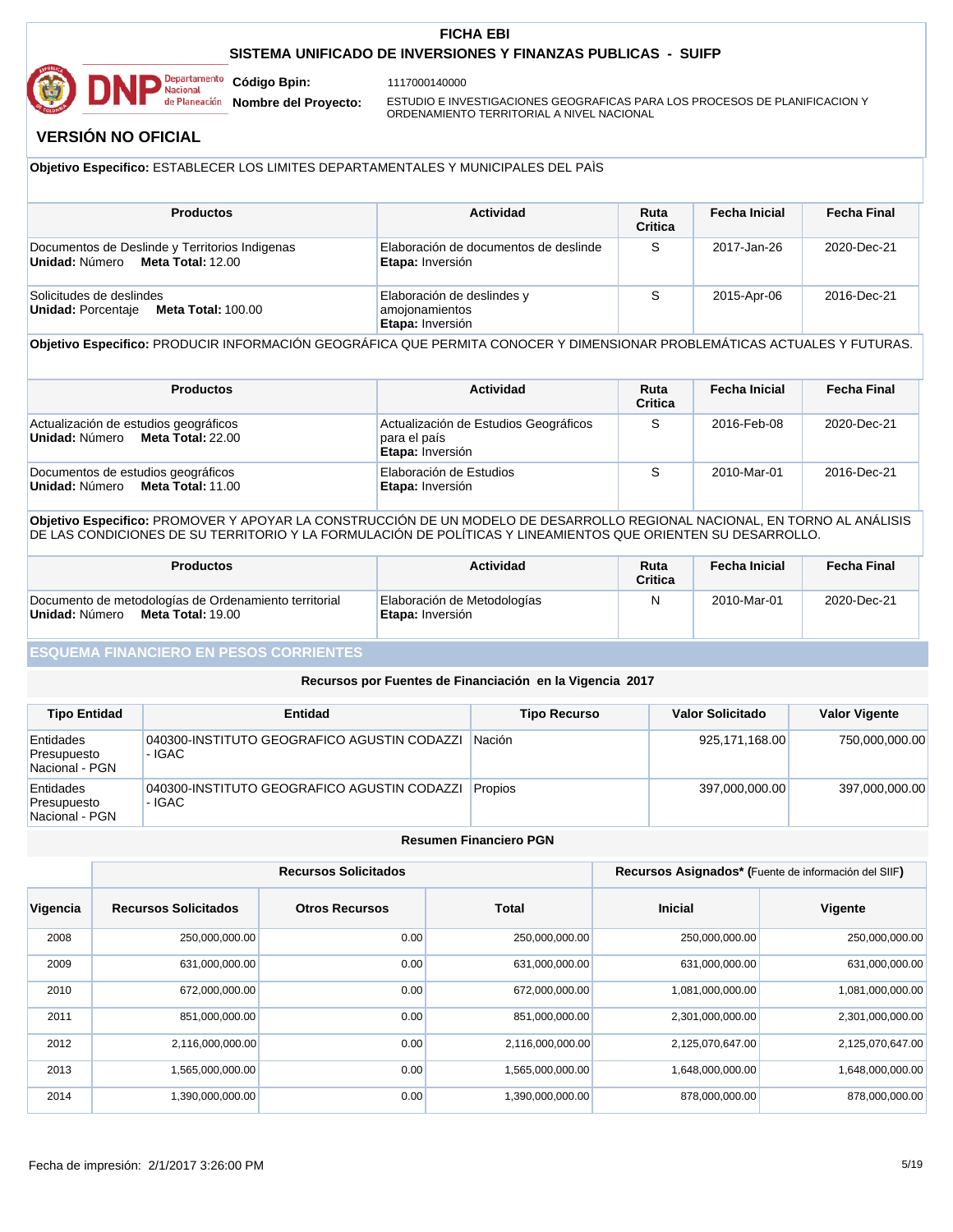

1117000140000

**Nombre del Proyecto:** 

ESTUDIO E INVESTIGACIONES GEOGRAFICAS PARA LOS PROCESOS DE PLANIFICACION Y ORDENAMIENTO TERRITORIAL A NIVEL NACIONAL

# **VERSIÓN NO OFICIAL**

|          | <b>Recursos Solicitados</b> |                       |                  | Recursos Asignados* (Fuente de información del SIIF) |                  |
|----------|-----------------------------|-----------------------|------------------|------------------------------------------------------|------------------|
| Vigencia | <b>Recursos Solicitados</b> | <b>Otros Recursos</b> | Total            | <b>Inicial</b>                                       | <b>Vigente</b>   |
| 2015     | 3,752,000,000.00            | 0.00                  | 3,752,000,000.00 | 788.000.000.00                                       | 788,000,000.00   |
| 2016     | 778,000,000.00              | 0.00                  | 778.000.000.00   | 851,230,000.00                                       | 842,717,700.00   |
| 2017     | 1,322,171,168.00            | 0.00                  | 1,322,171,168.00 | 1,147,000,000.00                                     | 1,147,000,000.00 |
| 2018     | 1,365,141,730.00            | 0.00                  | 1,365,141,730.00 | 0.00                                                 | 0.00             |
| 2019     | 1,409,508,835.00            | 0.00                  | 1,409,508,835.00 | 0.00                                                 | 0.00             |
| 2020     | 1,455,317,873.00            | 0.00                  | 1.455.317.873.00 | 0.00                                                 | 0.00             |

\*Fuente de información del SIIF - Sistema Integrado de Información Financiera de MinHacienda

#### **Detalle de Costos en Pesos Corrientes 2017**

|                                                                                                                                                                                                                               | Objetivo: PRODUCIR INFORMACIÓN GEOGRÁFICA QUE PERMITA CONOCER Y DIMENSIONAR PROBLEMÁTICAS ACTUALES Y FUTURAS. |                |                |                |  |
|-------------------------------------------------------------------------------------------------------------------------------------------------------------------------------------------------------------------------------|---------------------------------------------------------------------------------------------------------------|----------------|----------------|----------------|--|
| <b>Productos</b>                                                                                                                                                                                                              | Actividad                                                                                                     | Solicitado     | <b>Inicial</b> | Vigente        |  |
| Actualización de estudios<br>geográficos                                                                                                                                                                                      | Actualización de Estudios<br>Geográficos para el país                                                         | 465,404,251.00 | 306,298,338.00 | 306,298,338.00 |  |
| Unidad: Número<br>Meta Horizonte: 22.00                                                                                                                                                                                       | Total                                                                                                         | 465,404,251.00 | 306,298,338.00 | 306,298,338.00 |  |
| Documentos de estudios<br>geográficos                                                                                                                                                                                         | Elaboración de Estudios                                                                                       | 0.00           | 0.00           | 0.00           |  |
| Unidad: Número<br>Meta Horizonte: 11.00                                                                                                                                                                                       | Total                                                                                                         | 0.00           | 0.00           | 0.00           |  |
| Objetivo:PROMOVER Y APOYAR LA CONSTRUCCIÓN DE UN MODELO DE DESARROLLO REGIONAL NACIONAL, EN TORNO AL ANÁLISIS DE LAS<br>CONDICIONES DE SU TERRITORIO Y LA FORMULACIÓN DE POLÍTICAS Y LINEAMIENTOS QUE ORIENTEN SU DESARROLLO. |                                                                                                               |                |                |                |  |
| <b>Productos</b>                                                                                                                                                                                                              | Actividad                                                                                                     | Solicitado     | <b>Inicial</b> | Vigente        |  |
| Documento de metodologías de<br>Ordenamiento territorial                                                                                                                                                                      | Elaboración de Metodologías                                                                                   | 317,321,081.00 | 340,180,188.00 | 340,180,188.00 |  |
| Unidad: Número<br>Meta Horizonte: 19.00                                                                                                                                                                                       | <b>Total</b>                                                                                                  | 317,321,081.00 | 340,180,188.00 | 340,180,188.00 |  |
|                                                                                                                                                                                                                               | Objetivo: ESTABLECER LOS LIMITES DEPARTAMENTALES Y MUNICIPALES DEL PAÍS                                       |                |                |                |  |
| <b>Productos</b>                                                                                                                                                                                                              | <b>Actividad</b>                                                                                              | Solicitado     | Inicial        | Vigente        |  |
| Documentos de Deslinde y<br>Territorios Indigenas                                                                                                                                                                             | Elaboración de documentos de<br>deslinde                                                                      | 0.00           | 500,521,474.00 | 500,521,474.00 |  |
| Unidad: Número<br>Meta Horizonte: 12.00                                                                                                                                                                                       | <b>Total</b>                                                                                                  | 0.00           | 500,521,474.00 | 500,521,474.00 |  |
| Solicitudes de deslindes<br><b>Unidad: Porcentaje</b>                                                                                                                                                                         | Elaboración de deslindes y<br>amojonamientos                                                                  | 539,445,836.00 | 0.00           | 0.00           |  |
| Meta Horizonte: 100.00                                                                                                                                                                                                        | <b>Total</b>                                                                                                  | 539,445,836.00 | 0.00           | 0.00           |  |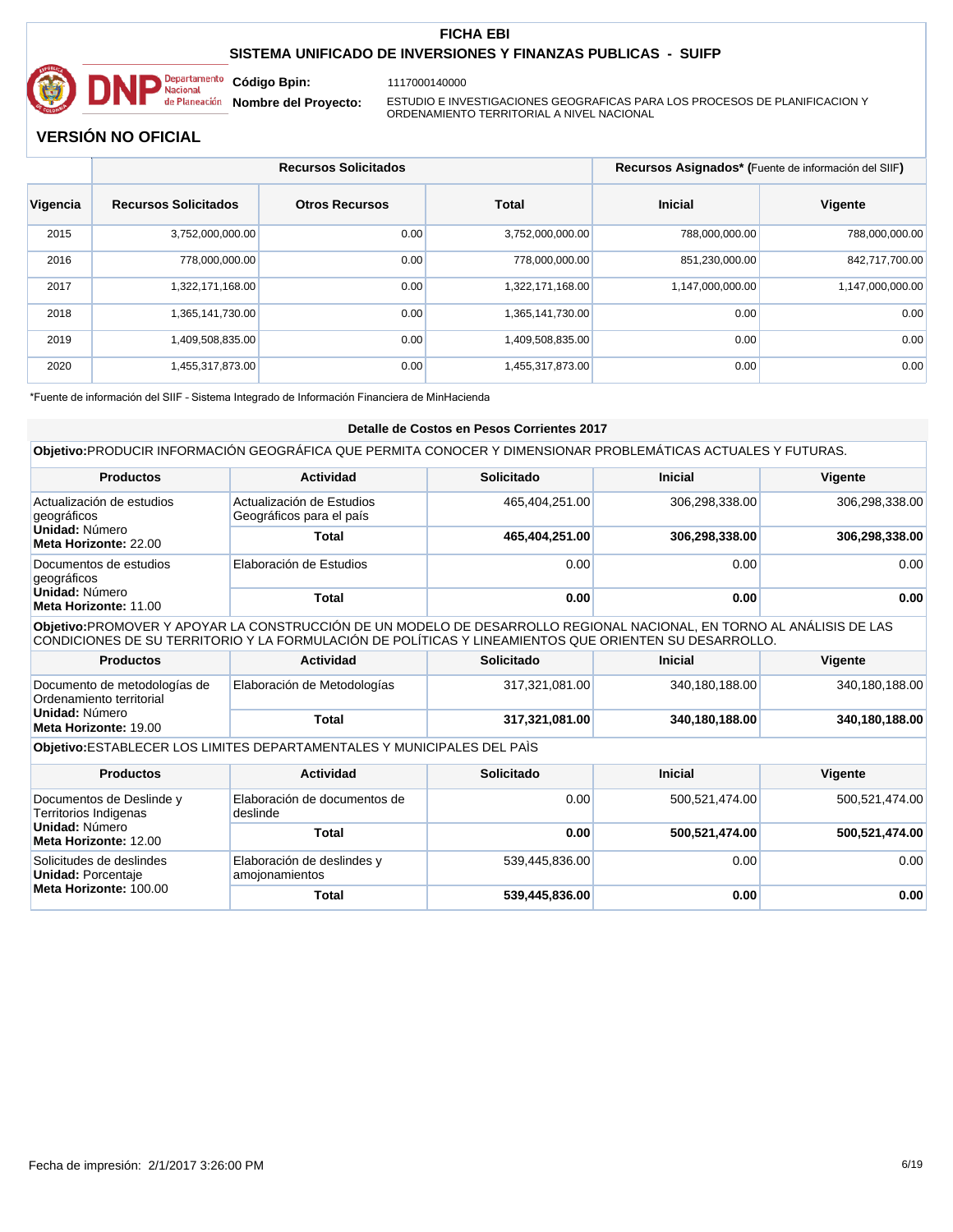

1117000140000

**Nombre del Proyecto:** 

ESTUDIO E INVESTIGACIONES GEOGRAFICAS PARA LOS PROCESOS DE PLANIFICACION Y ORDENAMIENTO TERRITORIAL A NIVEL NACIONAL

# **VERSIÓN NO OFICIAL**

|                                        | Regionalización de Recursos en la Vigencia 2017 |                |                      |                |                |                      |                |                |                      |
|----------------------------------------|-------------------------------------------------|----------------|----------------------|----------------|----------------|----------------------|----------------|----------------|----------------------|
| <b>Inicial</b><br><b>Solicitado</b>    |                                                 |                |                      |                | <b>Vigente</b> |                      |                |                |                      |
| Departamento                           | Nación                                          | <b>Propios</b> | <b>Otras Fuentes</b> | Nación         | <b>Propios</b> | <b>Otras Fuentes</b> | <b>Nación</b>  | <b>Propios</b> | <b>Otras Fuentes</b> |
| <b>NO</b><br><b>REGIONALIZAB</b><br>LE | 925, 171, 168.00                                | 397,000,000.00 | 0.00                 | 750,000,000.00 | 397,000,000.00 | 0.00                 | 750,000,000.00 | 397,000,000.00 | 0.00                 |
| <b>Total</b>                           | 925,171,168.00                                  | 397,000,000.00 | 0.00                 | 750,000,000.00 | 397,000,000.00 | 0.00                 | 750.000.000.00 | 397,000,000.00 | 0.00                 |

# **INDICADORES**

**Ponderación de Indicadores Gestión Vs Productos para la Vigencia: 2017**

|                         | Ponderación |
|-------------------------|-------------|
| Indicadores de Producto | 50.00 %     |
| Indicadores de Gestión  | 50.00 %     |
| Total                   | 100.00 %    |

#### **Indicadores de Gestión - Meta Vigente**

| <b>Indicador</b>                                                                              | Vigencia | <b>Meta Vigente</b> |
|-----------------------------------------------------------------------------------------------|----------|---------------------|
| 1000G303 - Avance De La Programacion De Proyectos<br>(impulsados, Apoyados, Finnaciados, Etc) | 2007     | 0.00                |
| Unidad de Medida: Porcentaje                                                                  | 2008     | 0.00                |
|                                                                                               | 2009     | 0.00                |
|                                                                                               | 2010     | 100.00              |
|                                                                                               | 2011     | 100.00              |
|                                                                                               | 2012     | 100.00              |
|                                                                                               | 2013     | 100.00              |
|                                                                                               | 2014     | 100.00              |
|                                                                                               | 2015     | 100.00              |
|                                                                                               | 2016     | 100.00              |
|                                                                                               | 2017     | 100.00              |
|                                                                                               | 2018     | 100.00              |
|                                                                                               | 2019     | 100.00              |
|                                                                                               | 2020     | 100.00              |

# **Indicadores de Producto - Meta Vigente**

| Indicador                                                                                             | Vigencia | <b>Meta Vigente</b> |
|-------------------------------------------------------------------------------------------------------|----------|---------------------|
| 1000P617 - Documentos Túcnicos Realizados Para<br>La Actualización Del Atlas De Colombia, Temáticos Y | 2010     | 1.00                |
| Regionales<br>Unidad de Medida: Número                                                                | 2011     | 1.00                |
| Meta Total: 1.00                                                                                      | 2012     | 0.00                |
|                                                                                                       | 2013     | 0.00                |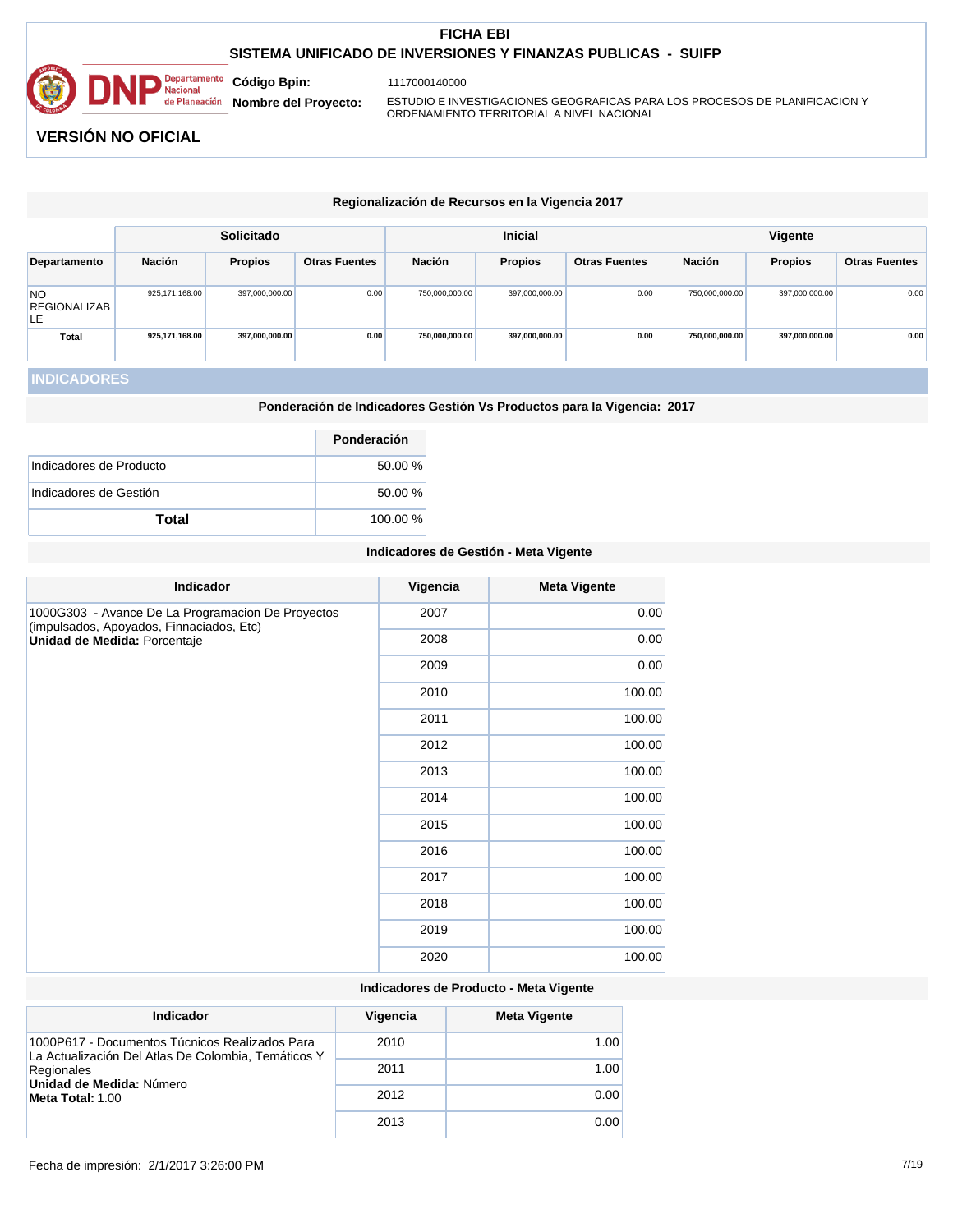

1117000140000

**Nombre del Proyecto:** 

ESTUDIO E INVESTIGACIONES GEOGRAFICAS PARA LOS PROCESOS DE PLANIFICACION Y ORDENAMIENTO TERRITORIAL A NIVEL NACIONAL

## **VERSIÓN NO OFICIAL**

| 1000P619 - Investigaciones, Asesorías Y Análisis<br>Geográficos Realizados<br>Unidad de Medida: Número<br>Meta Total: 1.00 | 2010 | 1.00   |
|----------------------------------------------------------------------------------------------------------------------------|------|--------|
|                                                                                                                            | 2011 | 1.00   |
|                                                                                                                            | 2012 | 7.00   |
|                                                                                                                            | 2013 | 6.00   |
| 1000P620 - Documentos Túcnicos Realizados Para<br>La Actualización Del Diccionario Geográfico                              | 2010 | 1.00   |
| Unidad de Medida: Número                                                                                                   | 2011 | 1.00   |
| Meta Total: 1.00                                                                                                           | 2012 | 0.00   |
|                                                                                                                            | 2013 | 0.00   |
| 1000P625 - Nodos Desarrollados E Implementados<br>En La Icde.<br>Unidad de Medida: Número<br>Meta Total: 2.00              | 2013 | 2.00   |
| 2200P013 - Porcentaje de nombres geográficos<br>levantados en campo actualizados                                           | 2012 | 100.00 |
| Unidad de Medida: Porcentaje<br><b>Meta Total: 100.00</b>                                                                  | 2013 | 100.00 |
| 2200P014 - Porcentaje de planchas revisadas que se<br>actualizan                                                           | 2012 | 100.00 |
| Unidad de Medida: Porcentaje<br><b>Meta Total: 100.00</b>                                                                  | 2013 | 100.00 |
| 2200P015 - Porcentaje de variables reportadas que se<br>actualizan en el SIGOT                                             | 2012 | 100.00 |
| Unidad de Medida: Porcentaje<br><b>Meta Total: 100.00</b>                                                                  | 2013 | 0.00   |
| 9900P039 - Porcentaje De Solicitudes Atendidas<br>Unidad de Medida: Porcentaje                                             | 2012 | 100.00 |
| <b>Meta Total: 100.00</b>                                                                                                  | 2013 | 100.00 |
| 9900P062 - PLANES ESTRATEGICOS<br><b>FORMULADOS</b>                                                                        | 2012 | 1.00   |
| Unidad de Medida: Número<br>Meta Total: 1.00                                                                               | 2013 | 0.00   |

**Indicadores de Producto Cadena de Valor - Meta Vigente**

**Objetivo Especifico:** ESTABLECER LOS LIMITES DEPARTAMENTALES Y MUNICIPALES DEL PAÌS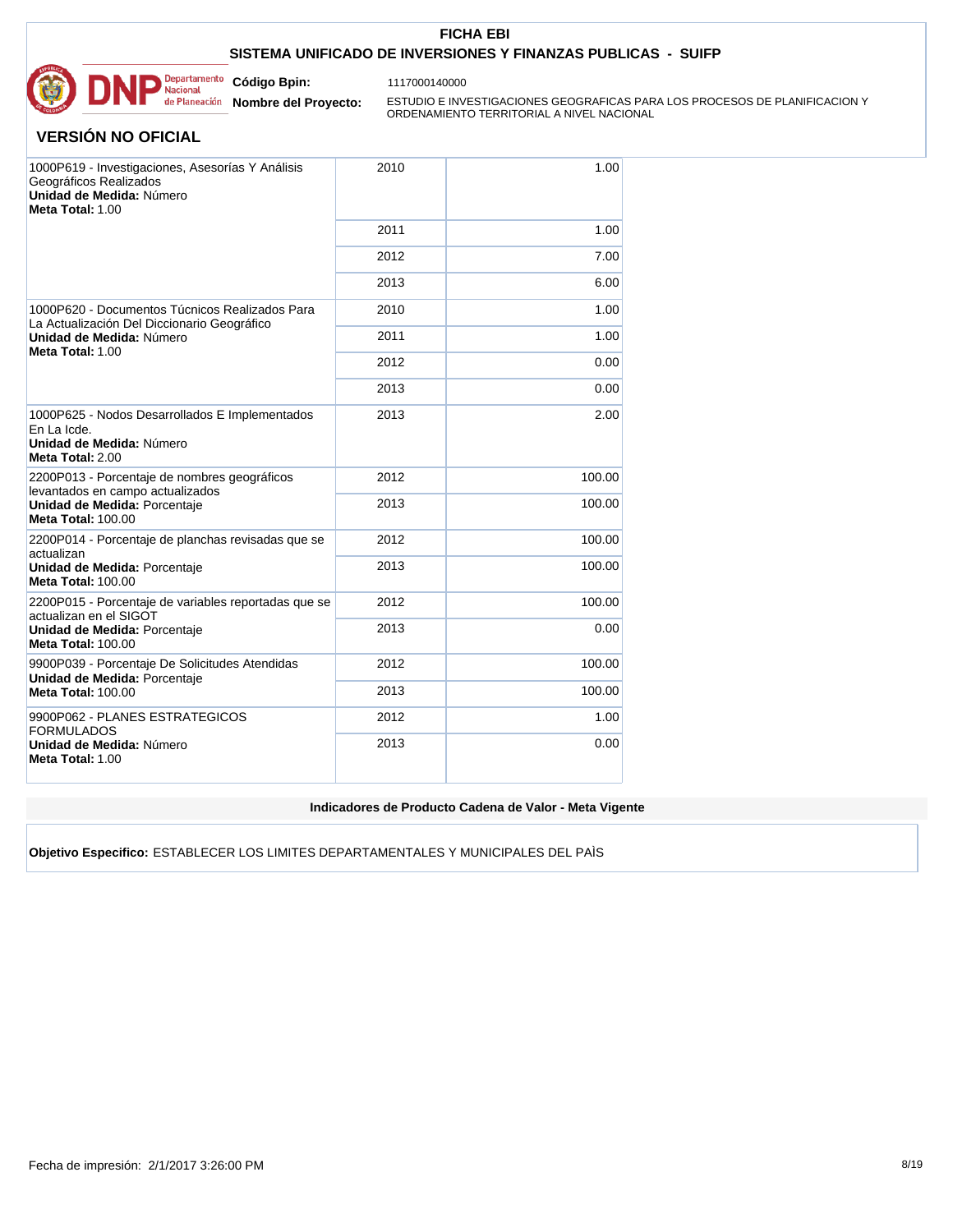

1117000140000

**Nombre del Proyecto:** 

**Código Bpin:**

ESTUDIO E INVESTIGACIONES GEOGRAFICAS PARA LOS PROCESOS DE PLANIFICACION Y ORDENAMIENTO TERRITORIAL A NIVEL NACIONAL

# **VERSIÓN NO OFICIAL**

| Documentos de Deslinde y Territorios Indigenas | 1000P619 - Investigaciones, Asesorías Y Análisis<br>Geográficos Realizados                                                                    | 2014 | 0.00   |
|------------------------------------------------|-----------------------------------------------------------------------------------------------------------------------------------------------|------|--------|
|                                                | Tipo indicador: Indicador de Producto<br>Unidad de Medida: Número                                                                             | 2015 | 0.00   |
|                                                | Meta Total: 12.00                                                                                                                             | 2016 | 0.00   |
|                                                |                                                                                                                                               | 2017 | 3.00   |
|                                                |                                                                                                                                               | 2018 | 3.00   |
|                                                |                                                                                                                                               | 2019 | 3.00   |
|                                                |                                                                                                                                               | 2020 | 3.00   |
|                                                | Documentos de Deslinde y Territorios Indigenas<br>Realizados                                                                                  | 2014 | 0.00   |
|                                                | Tipo indicador: Indicador Automático<br>Unidad de Medida: Número                                                                              | 2015 | 0.00   |
|                                                | Meta Total: 12.00                                                                                                                             | 2016 | 0.00   |
|                                                |                                                                                                                                               | 2017 | 3.00   |
|                                                |                                                                                                                                               | 2018 | 3.00   |
|                                                |                                                                                                                                               | 2019 | 3.00   |
|                                                |                                                                                                                                               | 2020 | 3.00   |
| Solicitudes de deslindes                       | 9900P039 - Porcentaje De Solicitudes Atendidas<br>Tipo indicador: Indicador de Producto<br>Unidad de Medida: Porcentaje<br>Meta Total: 100.00 | 2014 | 0.00   |
|                                                |                                                                                                                                               | 2015 | 100.00 |
|                                                |                                                                                                                                               | 2016 | 100.00 |
|                                                |                                                                                                                                               | 2017 | 0.00   |
|                                                |                                                                                                                                               | 2018 | 0.00   |
|                                                |                                                                                                                                               | 2019 | 0.00   |
|                                                |                                                                                                                                               | 2020 | 0.00   |
|                                                | Solicitudes de deslindes Atendidas en actividades<br>de Entidades Territoriales Atendidas en                                                  | 2014 | 0.00   |
|                                                | actividades de Entidades Territoriales<br>Tipo indicador: Indicador Automático                                                                | 2015 | 100.00 |
|                                                | Unidad de Medida: Porcentaje<br>Meta Total: 100.00                                                                                            | 2016 | 100.00 |
|                                                |                                                                                                                                               | 2017 | 0.00   |
|                                                |                                                                                                                                               | 2018 | 0.00   |
|                                                |                                                                                                                                               | 2019 | 0.00   |
|                                                |                                                                                                                                               | 2020 | 0.00   |

**Objetivo Especifico:** PRODUCIR INFORMACIÓN GEOGRÁFICA QUE PERMITA CONOCER Y DIMENSIONAR PROBLEMÁTICAS ACTUALES Y FUTURAS.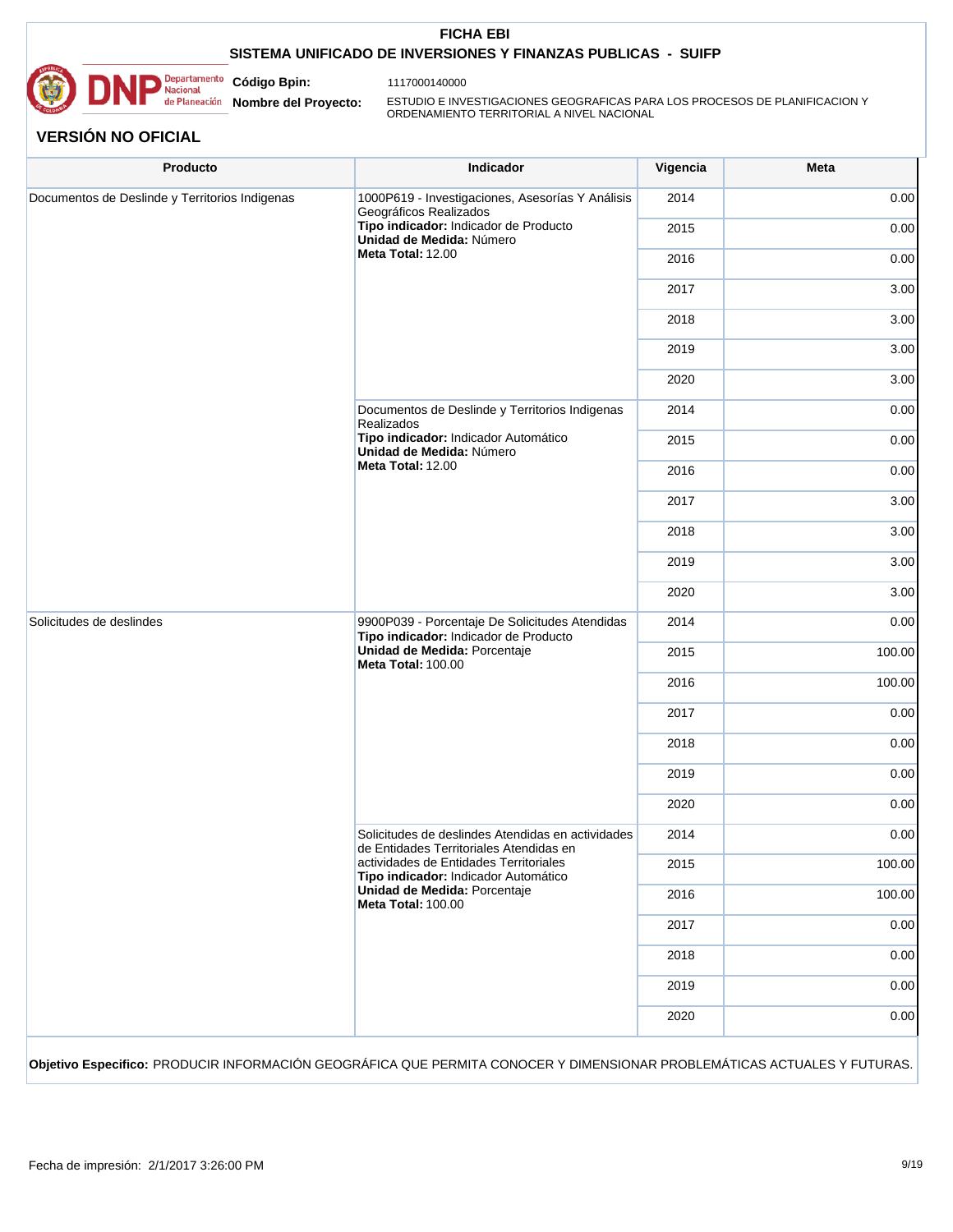

1117000140000

Nacional<br>
Nacional<br>
de Planeación **Nombre del Proyecto:** 

ESTUDIO E INVESTIGACIONES GEOGRAFICAS PARA LOS PROCESOS DE PLANIFICACION Y ORDENAMIENTO TERRITORIAL A NIVEL NACIONAL

# **VERSIÓN NO OFICIAL**

| Producto                              | Indicador                                                                                                                                                            | Vigencia | Meta |
|---------------------------------------|----------------------------------------------------------------------------------------------------------------------------------------------------------------------|----------|------|
| Actualización de estudios geográficos | 1000P305 - Actualizacion De Documentos<br>Tipo indicador: Indicador de Producto                                                                                      | 2014     | 0.00 |
|                                       | Unidad de Medida: Número<br>Meta Total: 22.00                                                                                                                        | 2015     | 0.00 |
|                                       |                                                                                                                                                                      | 2016     | 5.00 |
|                                       |                                                                                                                                                                      | 2017     | 2.00 |
|                                       |                                                                                                                                                                      | 2018     | 5.00 |
|                                       |                                                                                                                                                                      | 2019     | 5.00 |
|                                       |                                                                                                                                                                      | 2020     | 5.00 |
|                                       | Actualización de estudios geográficos<br>Actualizados Actualizados                                                                                                   | 2014     | 0.00 |
|                                       | Tipo indicador: Indicador Automático<br>Unidad de Medida: Número                                                                                                     | 2015     | 0.00 |
|                                       | Meta Total: 22.00                                                                                                                                                    | 2016     | 5.00 |
|                                       |                                                                                                                                                                      | 2017     | 2.00 |
|                                       |                                                                                                                                                                      | 2018     | 5.00 |
|                                       |                                                                                                                                                                      | 2019     | 5.00 |
|                                       |                                                                                                                                                                      | 2020     | 5.00 |
| Documentos de estudios geográficos    | 1000P619 - Investigaciones, Asesorías Y Análisis<br>Geográficos Realizados<br>Tipo indicador: Indicador de Producto<br>Unidad de Medida: Número<br>Meta Total: 11.00 | 2014     | 6.00 |
|                                       |                                                                                                                                                                      | 2015     | 5.00 |
|                                       |                                                                                                                                                                      | 2016     | 0.00 |
|                                       |                                                                                                                                                                      | 2017     | 0.00 |
|                                       |                                                                                                                                                                      | 2018     | 0.00 |
|                                       |                                                                                                                                                                      | 2019     | 0.00 |
|                                       |                                                                                                                                                                      | 2020     | 0.00 |
|                                       | Documentos de estudios geográficos Realizados<br>Realizados                                                                                                          | 2014     | 6.00 |
|                                       | Tipo indicador: Indicador Automático<br>Unidad de Medida: Número                                                                                                     | 2015     | 5.00 |
|                                       | Meta Total: 11.00                                                                                                                                                    | 2016     | 0.00 |
|                                       |                                                                                                                                                                      | 2017     | 0.00 |
|                                       |                                                                                                                                                                      | 2018     | 0.00 |
|                                       |                                                                                                                                                                      | 2019     | 0.00 |
|                                       |                                                                                                                                                                      | 2020     | 0.00 |

**Objetivo Especifico:** PROMOVER Y APOYAR LA CONSTRUCCIÓN DE UN MODELO DE DESARROLLO REGIONAL NACIONAL, EN TORNO AL ANÁLISIS DE LAS CONDICIONES DE SU TERRITORIO Y LA FORMULACIÓN DE POLÍTICAS Y LINEAMIENTOS QUE ORIENTEN SU DESARROLLO.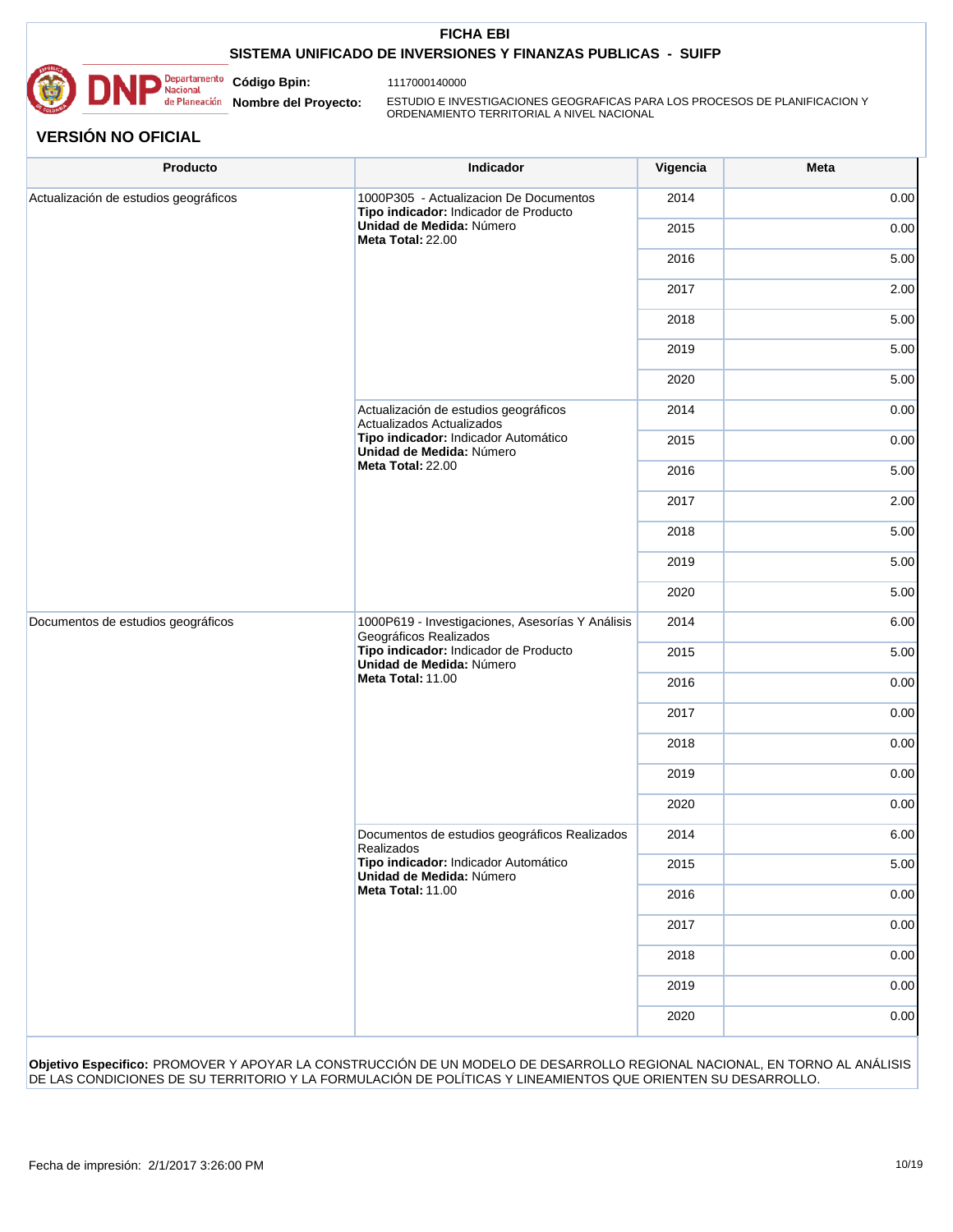

1117000140000

**Nombre del Proyecto:** 

**Código Bpin:**

ESTUDIO E INVESTIGACIONES GEOGRAFICAS PARA LOS PROCESOS DE PLANIFICACION Y ORDENAMIENTO TERRITORIAL A NIVEL NACIONAL

# **VERSIÓN NO OFICIAL**

| Producto                                              | Indicador                                                                                                                                                               | Vigencia | Meta |
|-------------------------------------------------------|-------------------------------------------------------------------------------------------------------------------------------------------------------------------------|----------|------|
| Documento de metodologías de Ordenamiento territorial | 1000P619 - Investigaciones, Asesorías Y Análisis<br>Geográficos Realizados                                                                                              | 2014     | 4.00 |
|                                                       | Tipo indicador: Indicador de Producto<br>Unidad de Medida: Número                                                                                                       | 2015     | 2.00 |
|                                                       | Meta Total: 19.00                                                                                                                                                       | 2016     | 2.00 |
|                                                       |                                                                                                                                                                         | 2017     | 2.00 |
|                                                       |                                                                                                                                                                         | 2018     | 3.00 |
|                                                       |                                                                                                                                                                         | 2019     | 3.00 |
|                                                       |                                                                                                                                                                         | 2020     | 3.00 |
|                                                       | Documento de metodologías de Ordenamiento<br>territorial Realizados Realizados<br>Tipo indicador: Indicador Automático<br>Unidad de Medida: Número<br>Meta Total: 19.00 | 2014     | 4.00 |
|                                                       |                                                                                                                                                                         | 2015     | 2.00 |
|                                                       |                                                                                                                                                                         | 2016     | 2.00 |
|                                                       |                                                                                                                                                                         | 2017     | 2.00 |
|                                                       |                                                                                                                                                                         | 2018     | 3.00 |
|                                                       |                                                                                                                                                                         | 2019     | 3.00 |
|                                                       |                                                                                                                                                                         | 2020     | 3.00 |

#### **Indicadores de producto de programa**

| <b>Indicador</b>                                                    | Vigencia | <b>Meta Vigente</b> | Principal | <b>Acumulativo</b> |
|---------------------------------------------------------------------|----------|---------------------|-----------|--------------------|
| Actualizacion De Documentos<br>Unidad de Medida: Número             | 2014     | $0.00$ No           |           | <b>No</b>          |
| Meta Total: 22.00                                                   | 2015     | $0.00$ No           |           | <b>No</b>          |
|                                                                     | 2016     | 5.00 No             |           | <b>No</b>          |
|                                                                     | 2017     | $2.00$ No           |           | <b>No</b>          |
|                                                                     | 2018     | $5.00$ No           |           | <b>No</b>          |
|                                                                     | 2019     | $5.00$ No           |           | <b>No</b>          |
|                                                                     | 2020     | $5.00$ No           |           | <b>No</b>          |
| Actualización de estudios<br>geográficos Actualizados               | 2014     | $0.00$ No           |           | <b>No</b>          |
| Unidad de Medida: Número<br><b>Meta Total: 22.00</b>                | 2015     | $0.00$ No           |           | No                 |
|                                                                     | 2016     | $5.00$ No           |           | <b>No</b>          |
|                                                                     | 2017     | $2.00$ No           |           | <b>No</b>          |
|                                                                     | 2018     | $5.00$ No           |           | <b>No</b>          |
|                                                                     | 2019     | $5.00$ No           |           | <b>No</b>          |
|                                                                     | 2020     | $5.00$ No           |           | <b>No</b>          |
| Documento de metodologías de<br>Ordenamiento territorial Realizados | 2014     | $4.00$ Si           |           | <b>No</b>          |
| Unidad de Medida: Número<br><b>Meta Total: 19.00</b>                | 2015     | $2.00$ Si           |           | <b>No</b>          |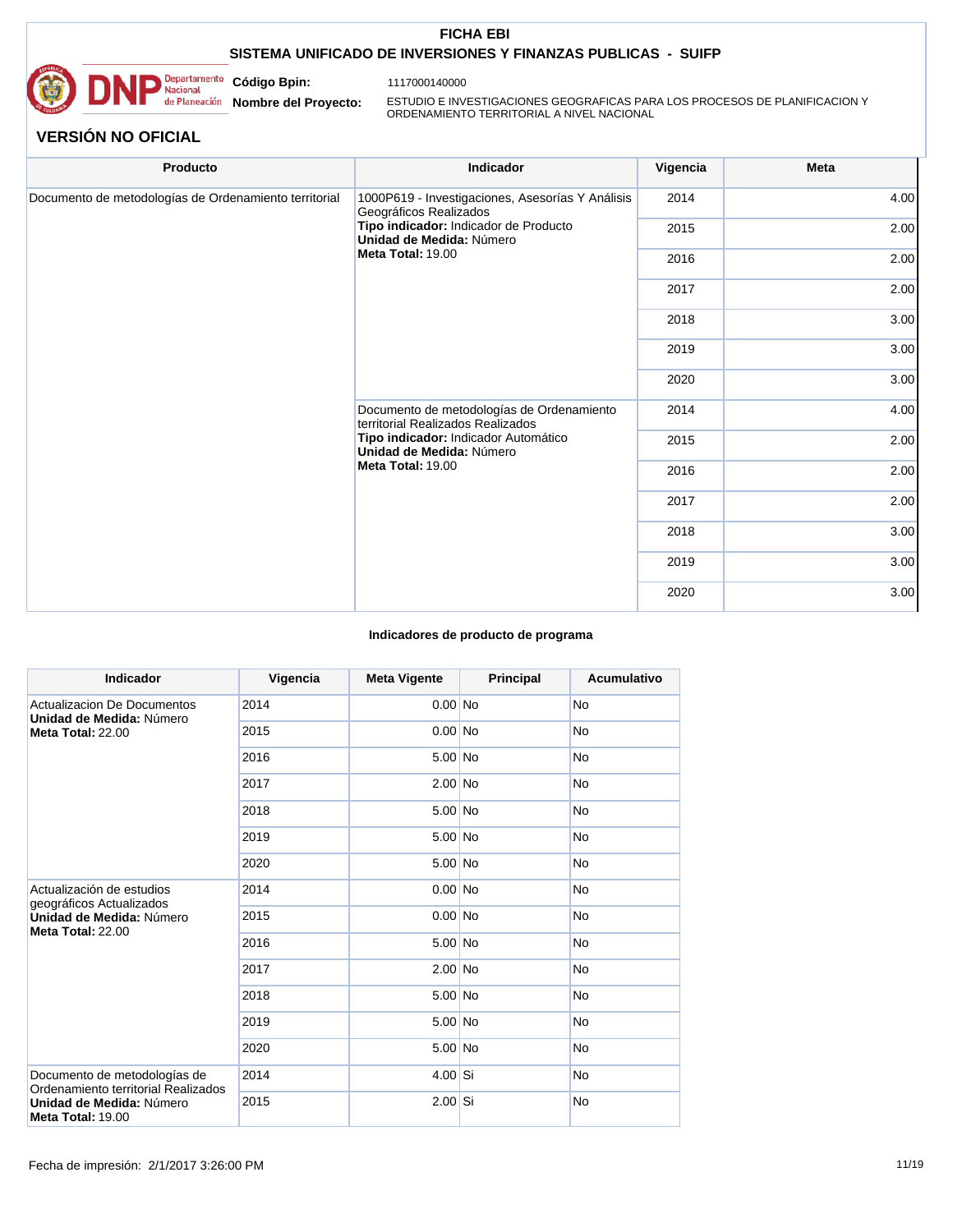

**Nombre del Proyecto:** 

**Código Bpin:**

ESTUDIO E INVESTIGACIONES GEOGRAFICAS PARA LOS PROCESOS DE PLANIFICACION Y ORDENAMIENTO TERRITORIAL A NIVEL NACIONAL

| Documento de metodologías de<br>Ordenamiento territorial Realizados  | 2016 | $2.00$ Si | No |
|----------------------------------------------------------------------|------|-----------|----|
| Unidad de Medida: Número<br>Meta Total: 19.00                        | 2017 | $2.00$ Si | No |
|                                                                      | 2018 | $3.00$ Si | No |
|                                                                      | 2019 | $3.00$ Si | No |
|                                                                      | 2020 | $3.00$ Si | No |
| Documentos de Deslinde y<br>Territorios Indigenas                    | 2014 | $0.00$ No | No |
| Unidad de Medida: Número<br>Meta Total: 12.00                        | 2015 | $0.00$ No | No |
|                                                                      | 2016 | $0.00$ No | No |
|                                                                      | 2017 | $3.00$ No | No |
|                                                                      | 2018 | $3.00$ No | No |
|                                                                      | 2019 | $3.00$ No | No |
|                                                                      | 2020 | $3.00$ No | No |
| Documentos de estudios geográficos 2014<br>Realizados                |      | $6.00$ Si | Si |
| Unidad de Medida: Número<br>Meta Total: 11.00                        | 2015 | $5.00$ Si | Si |
|                                                                      | 2016 | $0.00$ Si | Si |
|                                                                      | 2017 | $0.00$ Si | Si |
|                                                                      | 2018 | $0.00$ Si | Si |
|                                                                      | 2019 | $0.00$ Si | Si |
|                                                                      | 2020 | $0.00$ Si | Si |
| Investigaciones, Asesorías Y Análisis 2014<br>Geográficos Realizados |      | $0.00$ No | No |
| Unidad de Medida: Número<br><b>Meta Total: 12.00</b>                 | 2015 | $0.00$ No | No |
|                                                                      | 2016 | $0.00$ No | No |
|                                                                      | 2017 | $3.00$ No | No |
|                                                                      | 2018 | $3.00$ No | No |
|                                                                      | 2019 | $3.00$ No | No |
|                                                                      | 2020 | $3.00$ No | No |
|                                                                      | 2014 | $6.00$ No | No |
|                                                                      | 2015 | $5.00$ No | No |
|                                                                      | 2016 | $0.00$ No | No |
|                                                                      | 2017 | $0.00$ No | No |
|                                                                      | 2018 | $0.00$ No | No |
|                                                                      | 2019 | $0.00$ No | No |
|                                                                      | 2020 | $0.00$ No | No |
|                                                                      | 2014 | $4.00$ No | No |
|                                                                      | 2015 | $2.00$ No | No |
|                                                                      | 2016 | $2.00$ No | No |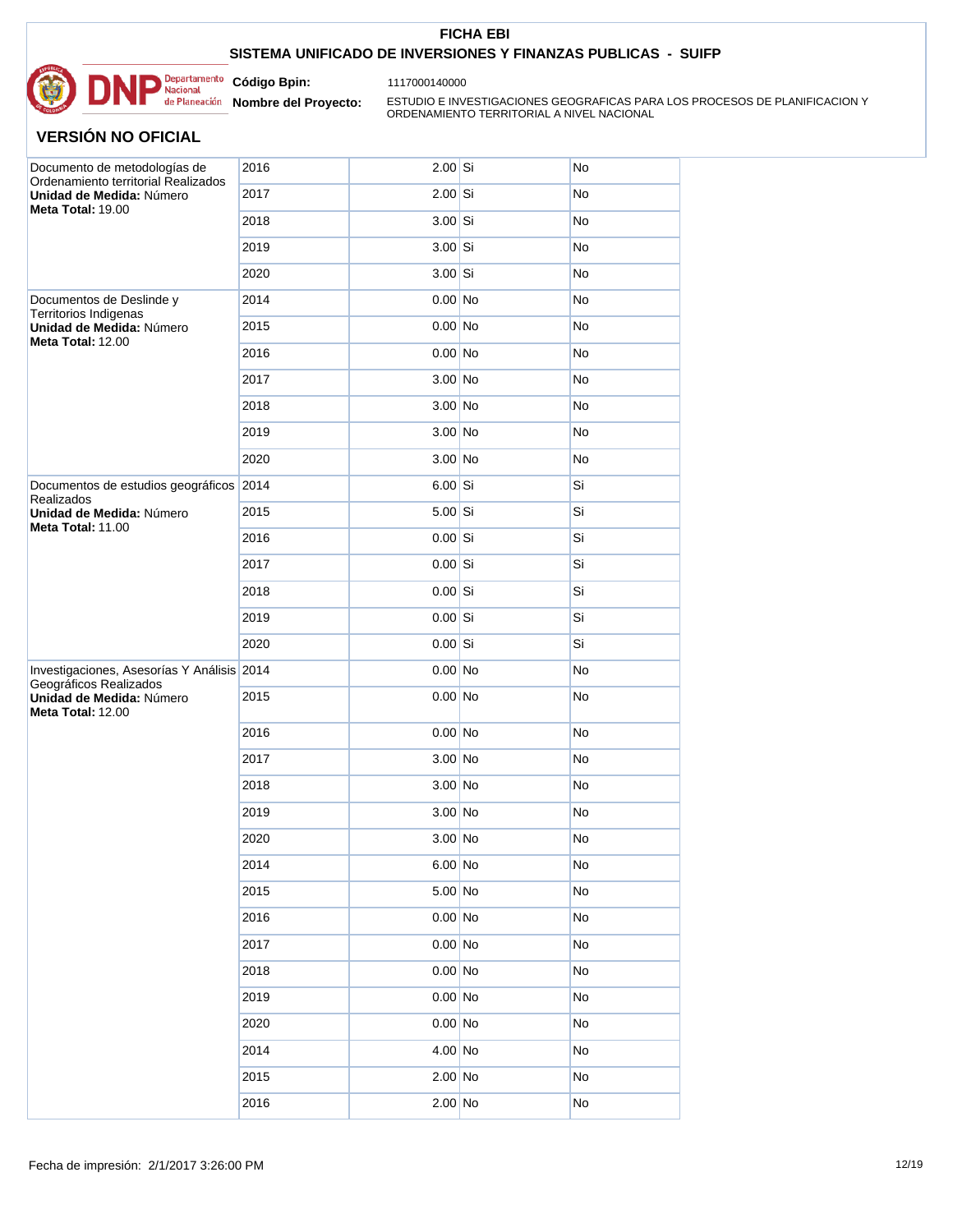

1117000140000

**Nombre del Proyecto:** 

**Código Bpin:**

ESTUDIO E INVESTIGACIONES GEOGRAFICAS PARA LOS PROCESOS DE PLANIFICACION Y ORDENAMIENTO TERRITORIAL A NIVEL NACIONAL

# **VERSIÓN NO OFICIAL**

| Investigaciones, Asesorías Y Análisis 2017<br>Geográficos Realizados<br>Unidad de Medida: Número<br>Meta Total: 12.00 |      | $2.00$ No | <b>No</b> |
|-----------------------------------------------------------------------------------------------------------------------|------|-----------|-----------|
|                                                                                                                       | 2018 | $3.00$ No | <b>No</b> |
|                                                                                                                       | 2019 | $3.00$ No | <b>No</b> |
|                                                                                                                       | 2020 | $3.00$ No | <b>No</b> |
| Porcentaje De Solicitudes Atendidas<br>Unidad de Medida: Porcentaje                                                   | 2014 | $0.00$ No | <b>No</b> |
| <b>Meta Total: 100.00</b>                                                                                             | 2015 | 100.00 No | <b>No</b> |
|                                                                                                                       | 2016 | 100.00 No | <b>No</b> |
|                                                                                                                       | 2017 | $0.00$ No | <b>No</b> |
|                                                                                                                       | 2018 | $0.00$ No | <b>No</b> |
|                                                                                                                       | 2019 | $0.00$ No | <b>No</b> |
|                                                                                                                       | 2020 | $0.00$ No | <b>No</b> |
| Solicitudes de deslindes Atendidas<br>en actividades de Entidades                                                     | 2014 | $0.00$ Si | <b>No</b> |
| <b>Territoriales</b><br>Unidad de Medida: Porcentaje                                                                  | 2015 | 100.00 Si | <b>No</b> |
| <b>Meta Total: 100.00</b>                                                                                             | 2016 | 100.00 Si | <b>No</b> |
|                                                                                                                       | 2017 | $0.00$ Si | <b>No</b> |
|                                                                                                                       | 2018 | $0.00$ Si | <b>No</b> |
|                                                                                                                       | 2019 | $0.00$ Si | <b>No</b> |
|                                                                                                                       | 2020 | $0.00$ Si | <b>No</b> |

**Regionalización de Indicadores de Producto para la Vigencia: 2017**

**POLÍTICAS TRANSVERSALES**

**Información de Políticas Transversales para la Vigencia: 2017**

**Politica**

**FILTROS DE CALIDAD**

**Observaciones del Proyecto**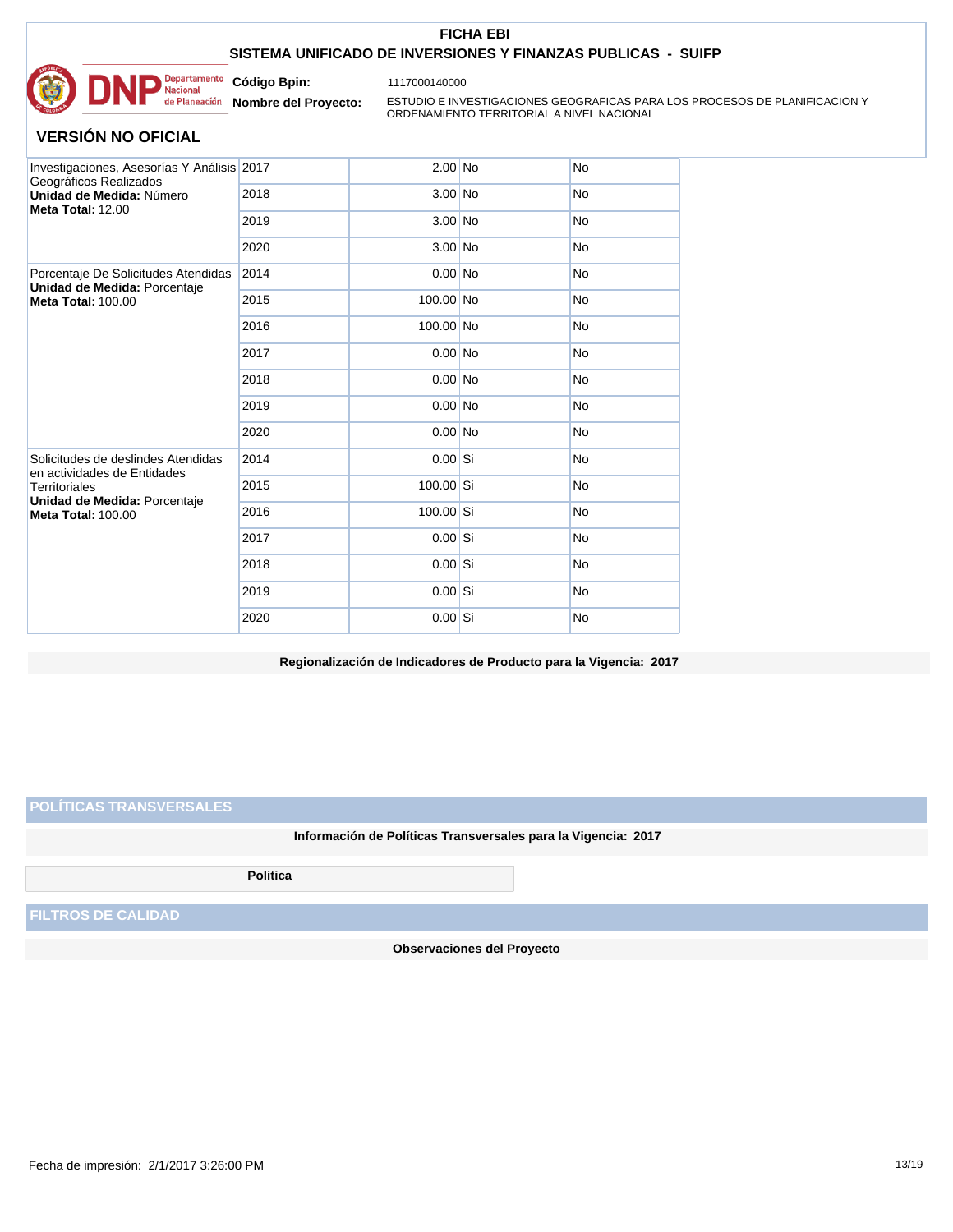## **SISTEMA UNIFICADO DE INVERSIONES Y FINANZAS PUBLICAS - SUIFP**



1117000140000

**Nombre del Proyecto:** 

ESTUDIO E INVESTIGACIONES GEOGRAFICAS PARA LOS PROCESOS DE PLANIFICACION Y ORDENAMIENTO TERRITORIAL A NIVEL NACIONAL

# **VERSIÓN NO OFICIAL**

## **Control de Formulacion Tecnico**

| <b>Funcionario</b> | Manuel Antonio Maldonado Duenas |
|--------------------|---------------------------------|
| Cargo              | Profesional Especializado       |
| Fecha              | 2017-Jan-31 15:21:38            |

**Observación** 

Proyecto ajustado a Decreto

| <b>Dimension</b>                 | Pregunta                                                                                                                                         | <b>Explicacion</b>                                                                                                                                                                                                                                                                                                                                                                                                                                                                                                                                                                                                                                               | Respuesta | <b>Observacion Respuesta</b>                                           |
|----------------------------------|--------------------------------------------------------------------------------------------------------------------------------------------------|------------------------------------------------------------------------------------------------------------------------------------------------------------------------------------------------------------------------------------------------------------------------------------------------------------------------------------------------------------------------------------------------------------------------------------------------------------------------------------------------------------------------------------------------------------------------------------------------------------------------------------------------------------------|-----------|------------------------------------------------------------------------|
|                                  | ¿La obtención de los productos conlleva al<br>cumplimiento de los objetivos específicos<br>para alcanzar el objetivo general?                    | Evalúa la correspondencia S<br>entre el producto y el<br>objetivo específico.                                                                                                                                                                                                                                                                                                                                                                                                                                                                                                                                                                                    |           |                                                                        |
|                                  | ¿Las actividades planteadas en el proyecto<br>describen un proceso de generación de<br>valor para la obtención de los productos?                 | Evalúa si las actividades<br>son las mínimas y<br>necesarias para la<br>generación de cada<br>producto.                                                                                                                                                                                                                                                                                                                                                                                                                                                                                                                                                          | S         |                                                                        |
| Cadena de Valor                  | ¿Los recursos solicitados son el resultado<br>de un costeo claro y soportado de las<br>actividades del proyecto en cada una de sus<br>vigencias? | La definición del monto de S<br>recursos solicitados<br>corresponde a un ejercicio<br>juicioso de costeo de<br>actividades y en ningún<br>caso a una cifra global<br>calculada o proyectada sin<br>respaldo técnico.                                                                                                                                                                                                                                                                                                                                                                                                                                             |           |                                                                        |
| Regionalización                  | ¿Considera que el Proyecto esta bien<br>clasificado como NO regionalizable?                                                                      | La regionalización se<br>refiere a la ubicación<br>geográfica del impacto que<br>tiene la inversión que se<br>va a realizar con el<br>proyecto; puede ser<br>diferente a la localización<br>del mismo.                                                                                                                                                                                                                                                                                                                                                                                                                                                           | S         |                                                                        |
| Relación con la<br>planificación | ¿Sí el proyecto está asociado a una política<br>transversal, esta fue focalizada<br>adecuadamente?                                               | El proyecto puede estar<br>asociado a diversas<br>políticas transversales, por<br>ejemplo Ciencia,<br>tecnología e innovación<br>(ACTI), Red Unidos,<br>Tecnologías de la<br>información y las<br>telecomunicaciones (TIC),<br>Seguridad Alimentaria,<br>Desplazados, Victimas<br>Seguridad y convivencia<br>ciudadana entre otros; por<br>lo tanto parte o en su<br>totalidad de los recursos<br>del proyecto pueden estar<br>asignados a las políticas<br>seleccionadas. Si<br>considera que el proyecto<br>debe estar marcado con<br>alguna de las politícas y no<br>lo esta, responda No e<br>incluya la observación<br>para que se devuelva el<br>proyecto. | N/A       | Proyecto que genera<br>información institucional<br>para todo el pais. |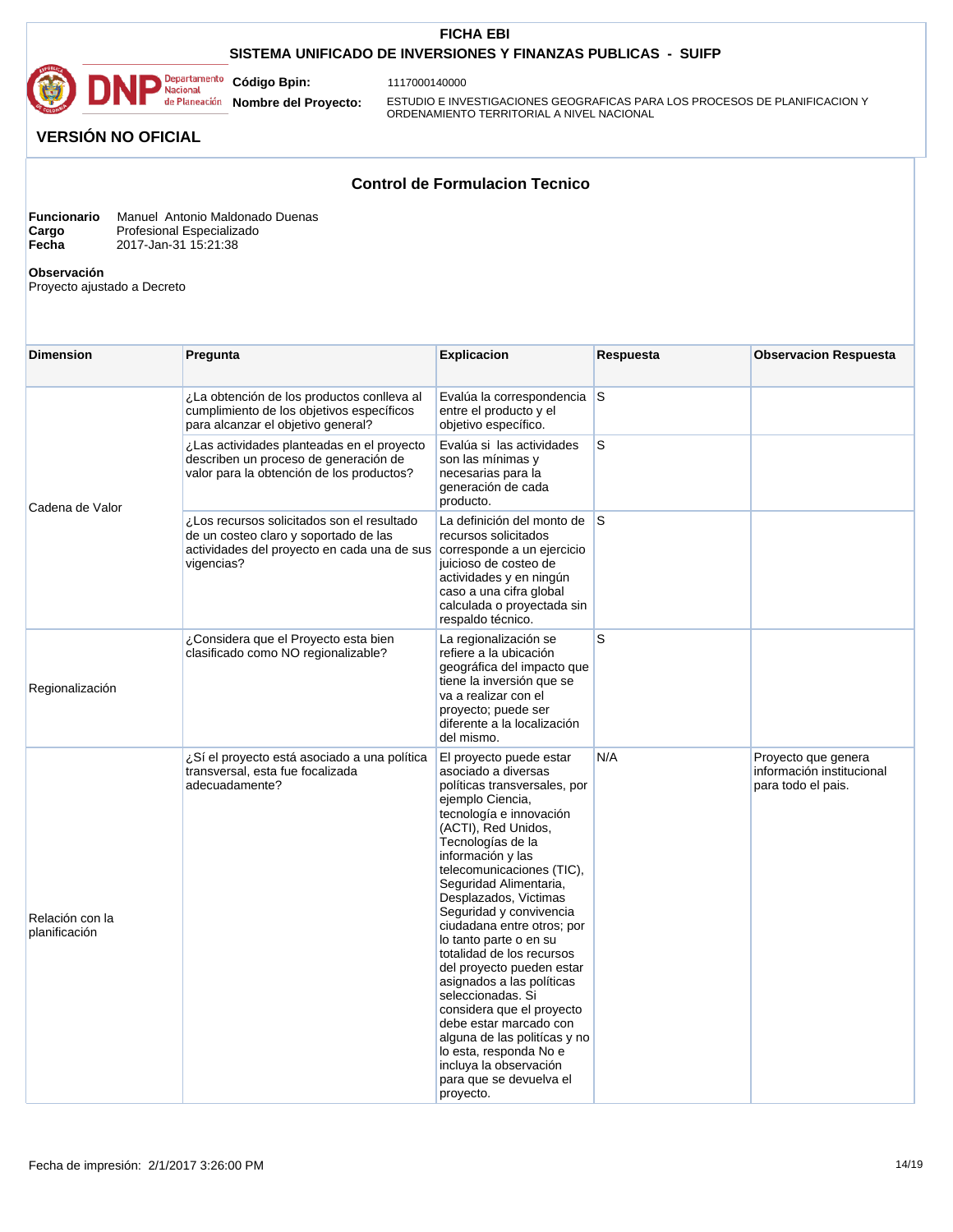

1117000140000

**Nombre del Proyecto:** 

**Código Bpin:**

ESTUDIO E INVESTIGACIONES GEOGRAFICAS PARA LOS PROCESOS DE PLANIFICACION Y ORDENAMIENTO TERRITORIAL A NIVEL NACIONAL

|                                               | ¿El proyecto cuenta con indicadores de<br>gestión, apropiados para medir el avance<br>anual del proyecto?                                                                   | Debe existir coherencia<br>con los indicadores de<br>gestión y el avance anual<br>del proyecto.                                                                                                                                                                                                                                                                                                                                                                           | S   |  |
|-----------------------------------------------|-----------------------------------------------------------------------------------------------------------------------------------------------------------------------------|---------------------------------------------------------------------------------------------------------------------------------------------------------------------------------------------------------------------------------------------------------------------------------------------------------------------------------------------------------------------------------------------------------------------------------------------------------------------------|-----|--|
| Seguimiento a proyectos<br>de inversión       | ¿El proyecto cuenta con un cronograma de<br>actividades claramente definido para todo<br>su horizonte?                                                                      | Todo proyecto debe contar S<br>con un cronograma, pero<br>por las características del<br>proyecto, si se considera<br>necesario un cronograma<br>detallado, verifique si viene<br>anexo.                                                                                                                                                                                                                                                                                  |     |  |
|                                               | ¿El registro del seguimiento de la ejecución<br>del proyecto se encuentra actualizado en el<br>SPI durante la última fecha de corte?                                        | El proyecto debe registrar<br>el avance de su ejecución<br>física, financiera,<br>cronológica y de gestión<br>mensualmente. Por lo<br>tanto, se debe ingresar al<br>Sistema para verificar si el<br>seguimiento del proyecto<br>se encuentra registro<br>dentro de la última fecha<br>de corte y si la información<br>reportada es coherente.<br>Para proyectos nuevos no<br>aplica.                                                                                      | ls. |  |
|                                               | ¿Los indicadores de producto se encuentran<br>bien diseñados para medir el avance de las<br>metas ?                                                                         | Debe existir coherencia<br>entre el producto y su<br>forma de medición.                                                                                                                                                                                                                                                                                                                                                                                                   | S   |  |
|                                               | ¿Los recursos del proyecto son coherentes<br>con la ejecución y el avance físico<br>registrado en el Sistema de Seguimiento de<br>los Proyecto de Inversión (SPI)?          | El proyecto se está<br>actualizando de manera<br>coherente, teniendo en<br>cuenta los resultados de la<br>ejecución . Cuando<br>implique programación<br>presupuestal revisar la<br>coherencia de su<br>ejecución en vigencias<br>anteriores y la propuesta<br>de programación.                                                                                                                                                                                           | S   |  |
|                                               | ¿Los recursos señalados en las actividades<br>del producto garantizan el cumplimiento de<br>las metas programadas através del<br>indicador del producto del proyecto?       | Se refiera a si los recursos S<br>solicitados cubren la<br>necesidad programada en<br>flujo de caja del proyecto y<br>si están acorde con la<br>meta que programaron en<br>los indicadores de<br>producto.                                                                                                                                                                                                                                                                |     |  |
| Sustento Técnico del<br>Proyecto de Inversión | ¿Dentro de la formulación el proyecto<br>contempla en su horizonte la programación<br>de recursos para alguna de sus tres etapas<br>(pre inversión, inversión y operación)? | En la actualización del<br>proyecto, la entidad debe<br>considerar los recursos y<br>fuentes de financiación<br>que requiere en "todas" las<br>etapas del proyecto<br>(preinversión-inversión-<br>operación). (i.e. si se<br>tratara de la construcción<br>de nueva infraestructura<br>administrativa, se deben<br>haber previsto los recursos<br>para cubrir su<br>sostenibilidad una vez<br>termine la etapa de<br>inversión, como por<br>ejemplo su<br>mantenimiento). | S   |  |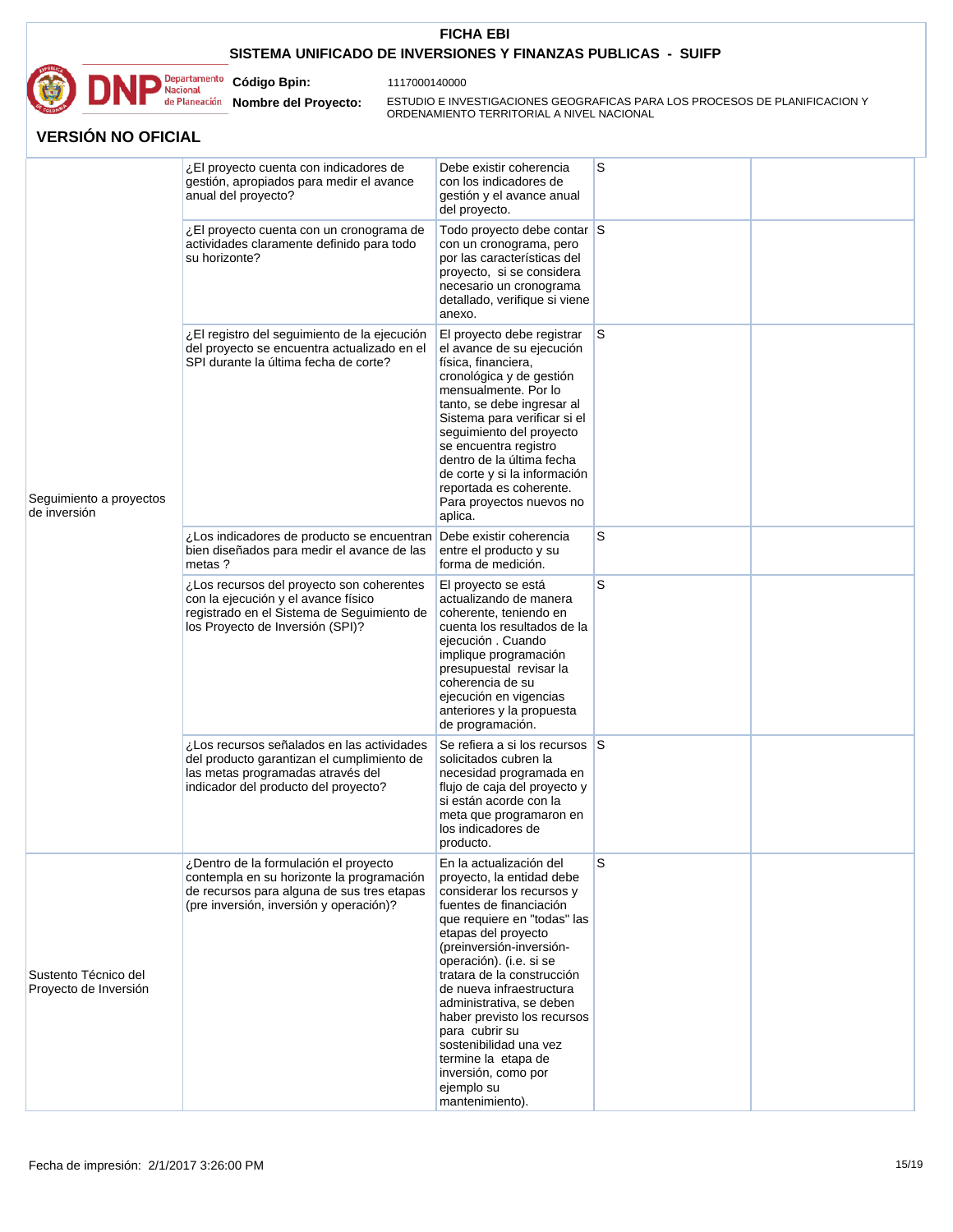

1117000140000

**Nombre del Proyecto:** 

**Código Bpin:**

ESTUDIO E INVESTIGACIONES GEOGRAFICAS PARA LOS PROCESOS DE PLANIFICACION Y ORDENAMIENTO TERRITORIAL A NIVEL NACIONAL

|                                               | ¿El proyecto cuenta con el sustento técnico<br>requerido y los soportes correspondientes?                                                                                                                                                                                | Las actividades, recursos y $\mid$ S<br>metas definidos para el<br>proyecto tienen respaldo<br>en estudios y análisis<br>técnicos realizados<br>previamente a los cuales<br>el DNP o un organismo de<br>control pueden acceder en<br>caso de ser necesario. |   |  |
|-----------------------------------------------|--------------------------------------------------------------------------------------------------------------------------------------------------------------------------------------------------------------------------------------------------------------------------|-------------------------------------------------------------------------------------------------------------------------------------------------------------------------------------------------------------------------------------------------------------|---|--|
| Sustento Técnico del<br>Proyecto de Inversión | ¿La estructura de flujo de recursos del<br>proyecto a lo largo de su horizonte de<br>evaluación es consistente con las<br>posibilidades de ejecución y expectativas de<br>asignación bajo los estándares del Marco de<br>Gasto de Mediano Plazo (MGMP) de su<br>entidad? | Los recursos solicitados<br>por el proyecto se<br>enmarcan dentro del<br>presupuesto que se<br>espera se le asigne a la<br>entidad en coherencia con<br>el MGMP.                                                                                            | S |  |
|                                               | ¿La población beneficiaria ha sido<br>cuantificada, localizada y focalizada de<br>acuerdo con la necesidad o el problema que<br>pretende resolver el proyecto?                                                                                                           | La población beneficiaria<br>identificada y<br>caracterizada es coherente<br>con la población afectada<br>por el problema que da<br>origen al proyecto. Es<br>posible que sea un<br>subconjunto de los<br>afectados.                                        | S |  |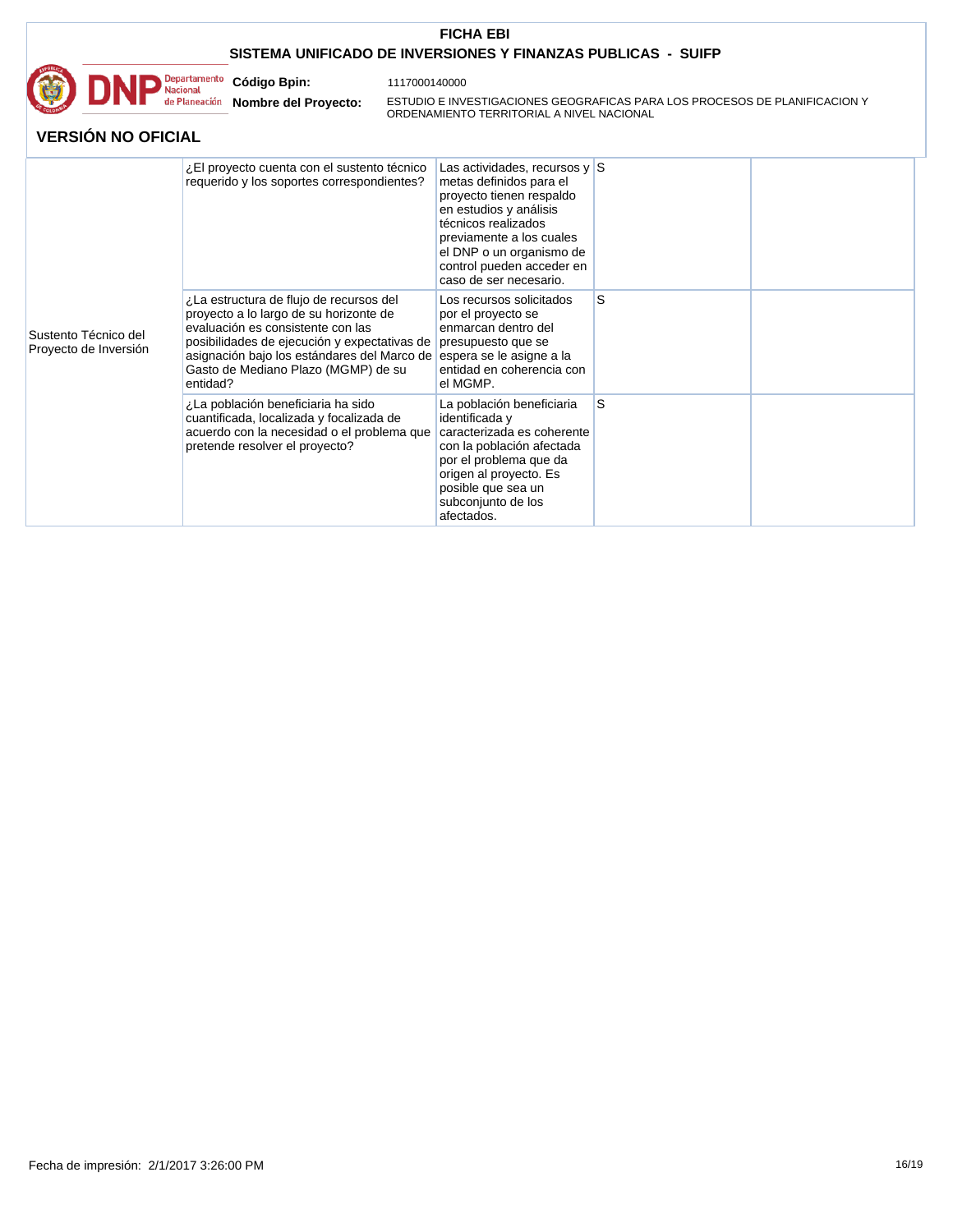## **SISTEMA UNIFICADO DE INVERSIONES Y FINANZAS PUBLICAS - SUIFP**



1117000140000

**Nombre del Proyecto:** 

ESTUDIO E INVESTIGACIONES GEOGRAFICAS PARA LOS PROCESOS DE PLANIFICACION Y ORDENAMIENTO TERRITORIAL A NIVEL NACIONAL

# **VERSIÓN NO OFICIAL**

# **Entidad Jefe Planeacion**

| <b>Funcionario</b> | ANDREA DEL PILAR MORENO HERNANDEZ        |
|--------------------|------------------------------------------|
| Cargo              | JP Jefe de Oficina Asesora de Planeación |
| Fecha              | 2017-Jan-31 15:42:41                     |

**Observación** 

Proyecto ajustado a Decreo 2017

| <b>Dimension</b>                 | Pregunta                                                                                                                                         | <b>Explicacion</b>                                                                                                                                                                                                                                                                                                                                                                                                                                                                                                                                                                                                                                               | Respuesta | <b>Observacion Respuesta</b>                                           |
|----------------------------------|--------------------------------------------------------------------------------------------------------------------------------------------------|------------------------------------------------------------------------------------------------------------------------------------------------------------------------------------------------------------------------------------------------------------------------------------------------------------------------------------------------------------------------------------------------------------------------------------------------------------------------------------------------------------------------------------------------------------------------------------------------------------------------------------------------------------------|-----------|------------------------------------------------------------------------|
|                                  | ¿La obtención de los productos conlleva al<br>cumplimiento de los objetivos específicos<br>para alcanzar el objetivo general?                    | Evalúa la correspondencia S<br>entre el producto y el<br>objetivo específico.                                                                                                                                                                                                                                                                                                                                                                                                                                                                                                                                                                                    |           |                                                                        |
| Cadena de Valor                  | ¿Las actividades planteadas en el proyecto<br>describen un proceso de generación de<br>valor para la obtención de los productos?                 | Evalúa si las actividades<br>son las mínimas y<br>necesarias para la<br>generación de cada<br>producto.                                                                                                                                                                                                                                                                                                                                                                                                                                                                                                                                                          | S         |                                                                        |
|                                  | ¿Los recursos solicitados son el resultado<br>de un costeo claro y soportado de las<br>actividades del proyecto en cada una de sus<br>vigencias? | La definición del monto de S<br>recursos solicitados<br>corresponde a un ejercicio<br>juicioso de costeo de<br>actividades y en ningún<br>caso a una cifra global<br>calculada o proyectada sin<br>respaldo técnico.                                                                                                                                                                                                                                                                                                                                                                                                                                             |           |                                                                        |
| Regionalización                  | ¿Considera que el Proyecto esta bien<br>clasificado como NO regionalizable?                                                                      | La regionalización se<br>refiere a la ubicación<br>geográfica del impacto que<br>tiene la inversión que se<br>va a realizar con el<br>proyecto; puede ser<br>diferente a la localización<br>del mismo.                                                                                                                                                                                                                                                                                                                                                                                                                                                           | S         |                                                                        |
| Relación con la<br>planificación | ¿Sí el proyecto está asociado a una política<br>transversal, esta fue focalizada<br>adecuadamente?                                               | El proyecto puede estar<br>asociado a diversas<br>políticas transversales, por<br>ejemplo Ciencia,<br>tecnología e innovación<br>(ACTI), Red Unidos,<br>Tecnologías de la<br>información y las<br>telecomunicaciones (TIC),<br>Seguridad Alimentaria,<br>Desplazados, Victimas<br>Seguridad y convivencia<br>ciudadana entre otros; por<br>lo tanto parte o en su<br>totalidad de los recursos<br>del proyecto pueden estar<br>asignados a las políticas<br>seleccionadas. Si<br>considera que el proyecto<br>debe estar marcado con<br>alguna de las politícas y no<br>lo esta, responda No e<br>incluya la observación<br>para que se devuelva el<br>proyecto. | N/A       | Proyecto que genera<br>información institucional<br>para todo el pais. |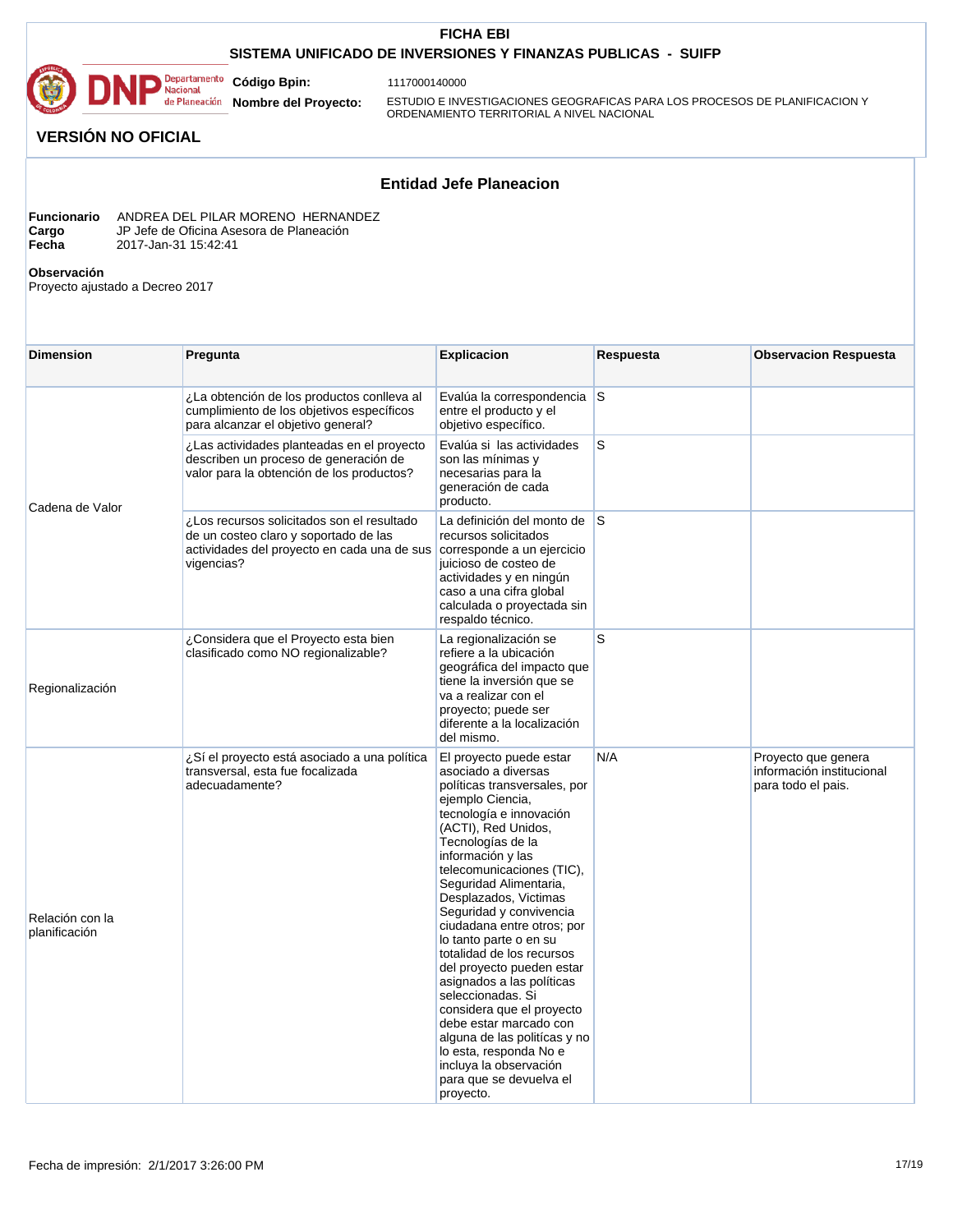

1117000140000

**Nombre del Proyecto:** 

**Código Bpin:**

ESTUDIO E INVESTIGACIONES GEOGRAFICAS PARA LOS PROCESOS DE PLANIFICACION Y ORDENAMIENTO TERRITORIAL A NIVEL NACIONAL

|                                               | ¿El proyecto cuenta con indicadores de<br>gestión, apropiados para medir el avance<br>anual del proyecto?                                                                   | Debe existir coherencia<br>con los indicadores de<br>gestión y el avance anual<br>del proyecto.                                                                                                                                                                                                                                                                                                                                                                           | S        |  |
|-----------------------------------------------|-----------------------------------------------------------------------------------------------------------------------------------------------------------------------------|---------------------------------------------------------------------------------------------------------------------------------------------------------------------------------------------------------------------------------------------------------------------------------------------------------------------------------------------------------------------------------------------------------------------------------------------------------------------------|----------|--|
|                                               | ¿El proyecto cuenta con un cronograma de<br>actividades claramente definido para todo<br>su horizonte?                                                                      | Todo proyecto debe contar S<br>con un cronograma, pero<br>por las características del<br>proyecto, si se considera<br>necesario un cronograma<br>detallado, verifique si viene<br>anexo.                                                                                                                                                                                                                                                                                  |          |  |
| Seguimiento a proyectos<br>de inversión       | ¿El registro del seguimiento de la ejecución<br>del proyecto se encuentra actualizado en el<br>SPI durante la última fecha de corte?                                        | El proyecto debe registrar<br>el avance de su ejecución<br>física, financiera,<br>cronológica y de gestión<br>mensualmente. Por lo<br>tanto, se debe ingresar al<br>Sistema para verificar si el<br>seguimiento del proyecto<br>se encuentra registro<br>dentro de la última fecha<br>de corte y si la información<br>reportada es coherente.<br>Para proyectos nuevos no<br>aplica.                                                                                      | <b>S</b> |  |
|                                               | ¿Los indicadores de producto se encuentran<br>bien diseñados para medir el avance de las<br>metas?                                                                          | Debe existir coherencia<br>entre el producto y su<br>forma de medición.                                                                                                                                                                                                                                                                                                                                                                                                   | S        |  |
|                                               | ¿Los recursos del proyecto son coherentes<br>con la ejecución y el avance físico<br>registrado en el Sistema de Seguimiento de<br>los Proyecto de Inversión (SPI)?          | El proyecto se está<br>actualizando de manera<br>coherente, teniendo en<br>cuenta los resultados de la<br>ejecución . Cuando<br>implique programación<br>presupuestal revisar la<br>coherencia de su<br>ejecución en vigencias<br>anteriores y la propuesta<br>de programación.                                                                                                                                                                                           | S        |  |
|                                               | ¿Los recursos señalados en las actividades<br>del producto garantizan el cumplimiento de<br>las metas programadas através del<br>indicador del producto del proyecto?       | Se refiera a si los recursos S<br>solicitados cubren la<br>necesidad programada en<br>flujo de caja del proyecto y<br>si están acorde con la<br>meta que programaron en<br>los indicadores de<br>producto.                                                                                                                                                                                                                                                                |          |  |
| Sustento Técnico del<br>Proyecto de Inversión | ¿Dentro de la formulación el proyecto<br>contempla en su horizonte la programación<br>de recursos para alguna de sus tres etapas<br>(pre inversión, inversión y operación)? | En la actualización del<br>proyecto, la entidad debe<br>considerar los recursos y<br>fuentes de financiación<br>que requiere en "todas" las<br>etapas del proyecto<br>(preinversión-inversión-<br>operación). (i.e. si se<br>tratara de la construcción<br>de nueva infraestructura<br>administrativa, se deben<br>haber previsto los recursos<br>para cubrir su<br>sostenibilidad una vez<br>termine la etapa de<br>inversión, como por<br>ejemplo su<br>mantenimiento). | S        |  |